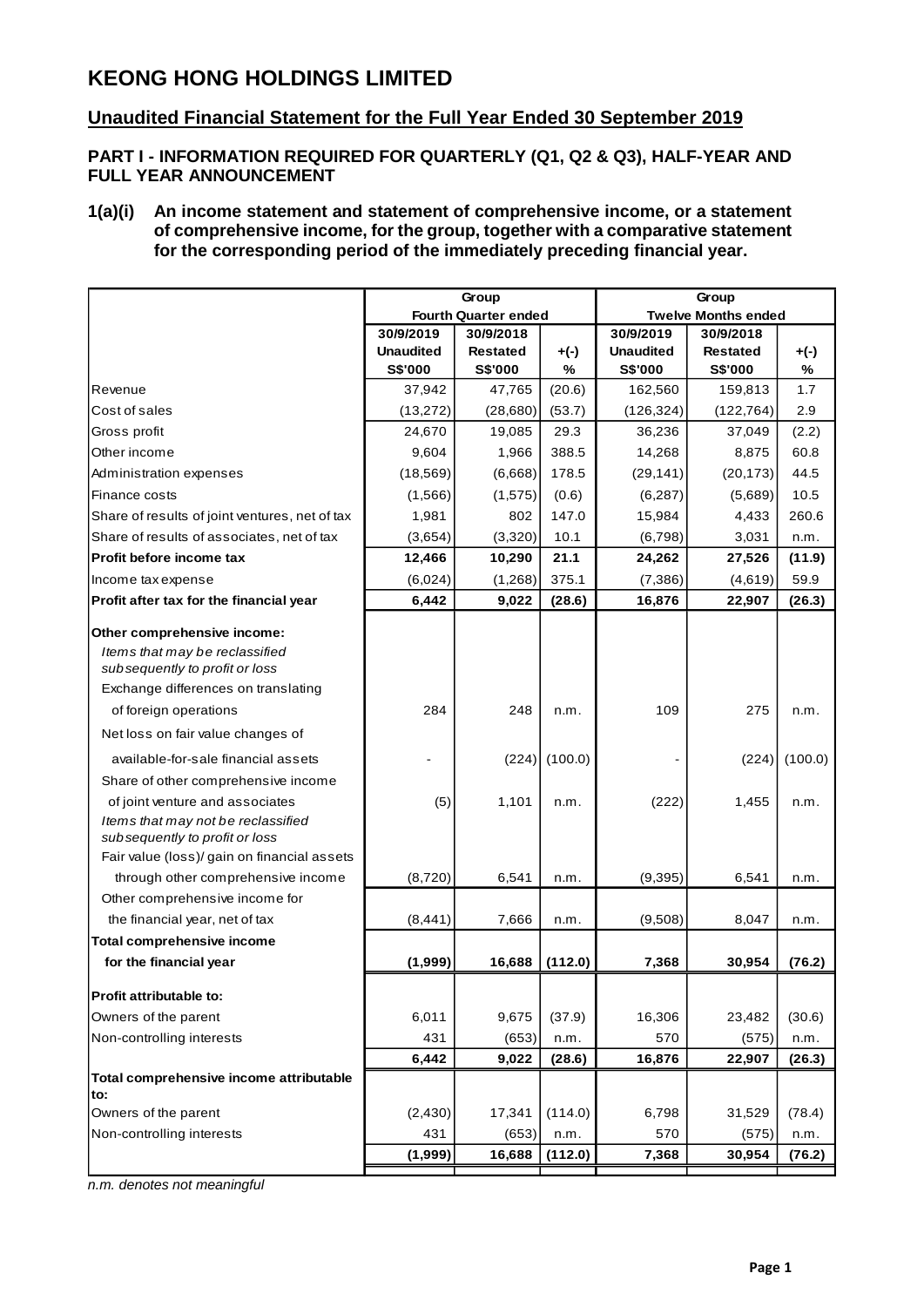### **1(a) (ii) Profit for the financial year has been arrived at after charging/(crediting) the following:**

|                                                  |                  | Group                       |         | Group            |                            |         |  |  |
|--------------------------------------------------|------------------|-----------------------------|---------|------------------|----------------------------|---------|--|--|
|                                                  |                  | <b>Fourth Quarter ended</b> |         |                  | <b>Twelve Months ended</b> |         |  |  |
|                                                  | 30/9/2019        | 30/9/2018                   |         | 30/9/2019        | 30/9/2018                  |         |  |  |
|                                                  | <b>Unaudited</b> | <b>Audited</b>              | $+(-)$  | <b>Unaudited</b> | <b>Audited</b>             | $+(-)$  |  |  |
|                                                  | <b>S\$'000</b>   | S\$'000                     | %       | <b>S\$'000</b>   | <b>S\$'000</b>             | %       |  |  |
|                                                  |                  |                             |         |                  |                            |         |  |  |
| Amortisation of intangible assets                | $\boldsymbol{7}$ | 8                           | (12.5)  | 36               | 23                         | 56.5    |  |  |
| Allowance of inventory obsolescence              |                  | 837                         | (100.0) |                  | 837                        | (100.0) |  |  |
| Amortisation of fair value for share options     | 64               | 84                          | (23.8)  | 256              | 213                        | 20.2    |  |  |
| Impairment loss on available-for-sale            |                  |                             |         |                  |                            |         |  |  |
| financial assets                                 |                  | 1,808                       | (100.0) |                  | 4,431                      | (100.0) |  |  |
| (Reversal) / Impairment loss on financial assets |                  |                             |         |                  |                            |         |  |  |
| and other items subject to ECL:                  |                  |                             |         |                  |                            |         |  |  |
| - Trade receivables                              |                  | (191)                       | (100.0) |                  | (191)                      | (100.0) |  |  |
| - Non-trade receivables                          | 3,147            |                             | n.m     | 3,147            |                            | n.m     |  |  |
| - Deemed investment                              | 1,707            |                             | n.m     | 1,707            | $\blacksquare$             | n.m     |  |  |
| - Corporate guarantee liability                  | 643              | $\blacksquare$              | n.m     | 643              | $\blacksquare$             | n.m     |  |  |
| - Retention sum                                  |                  | 194                         | (100.0) |                  | 194                        | (100.0) |  |  |
| - Tax receivables                                | 318              |                             | n.m     | 318              | $\blacksquare$             | n.m     |  |  |
| Bad third parties trade and other receivables    | 918              | 8                           | n.m     | 918              | 8                          | n.m     |  |  |
| writen off                                       |                  |                             |         |                  |                            |         |  |  |
| Depreciation of investment properties            | 160              | 153                         | 4.6     | 619              | 603                        | 2.7     |  |  |
| Depreciation of property, plant and equipment    | 1,155            | 1,044                       | 10.6    | 4,122            | 4,314                      | (4.5)   |  |  |
| Gain/(loss) on disposal of non-current asset     |                  |                             |         |                  |                            |         |  |  |
| held for sale                                    |                  |                             | n.m     |                  | (46)                       | (100.0) |  |  |
| Gain on disposal of plant and equipment          | (118)            |                             | n.m     | (124)            | (76)                       | 63.2    |  |  |
| Fair value gain on finance assets at FVTPL not   |                  |                             |         |                  |                            |         |  |  |
| held for trading                                 | (4,668)          |                             | n.m     | (4,668)          | $\blacksquare$             | n.m     |  |  |
| Impairment loss on investment in associate       | 7,150            |                             | n.m     | 7,150            | $\blacksquare$             | n.m     |  |  |
| Reversal of impairment loss on                   |                  |                             |         |                  |                            |         |  |  |
| joint venture                                    | (200)            |                             | n.m     | (200)            |                            | n.m     |  |  |
| Dividend income from finance assets              | (510)            | (2,638)                     | (80.7)  | (510)            | (2,638)                    | (80.7)  |  |  |
| Operating lease expenses                         | 231              | 142                         | 62.7    | 886              | 714                        | 24.1    |  |  |
| Foreign exchange gain                            | (2, 391)         | (248)                       | 864.1   | (2, 127)         | (272)                      | 682.0   |  |  |
| Interest income                                  | (1, 564)         | (1, 159)                    | 34.9    | (5,504)          | (4, 312)                   | 27.6    |  |  |
|                                                  |                  |                             |         |                  |                            |         |  |  |

*n.m. denotes not meaningful*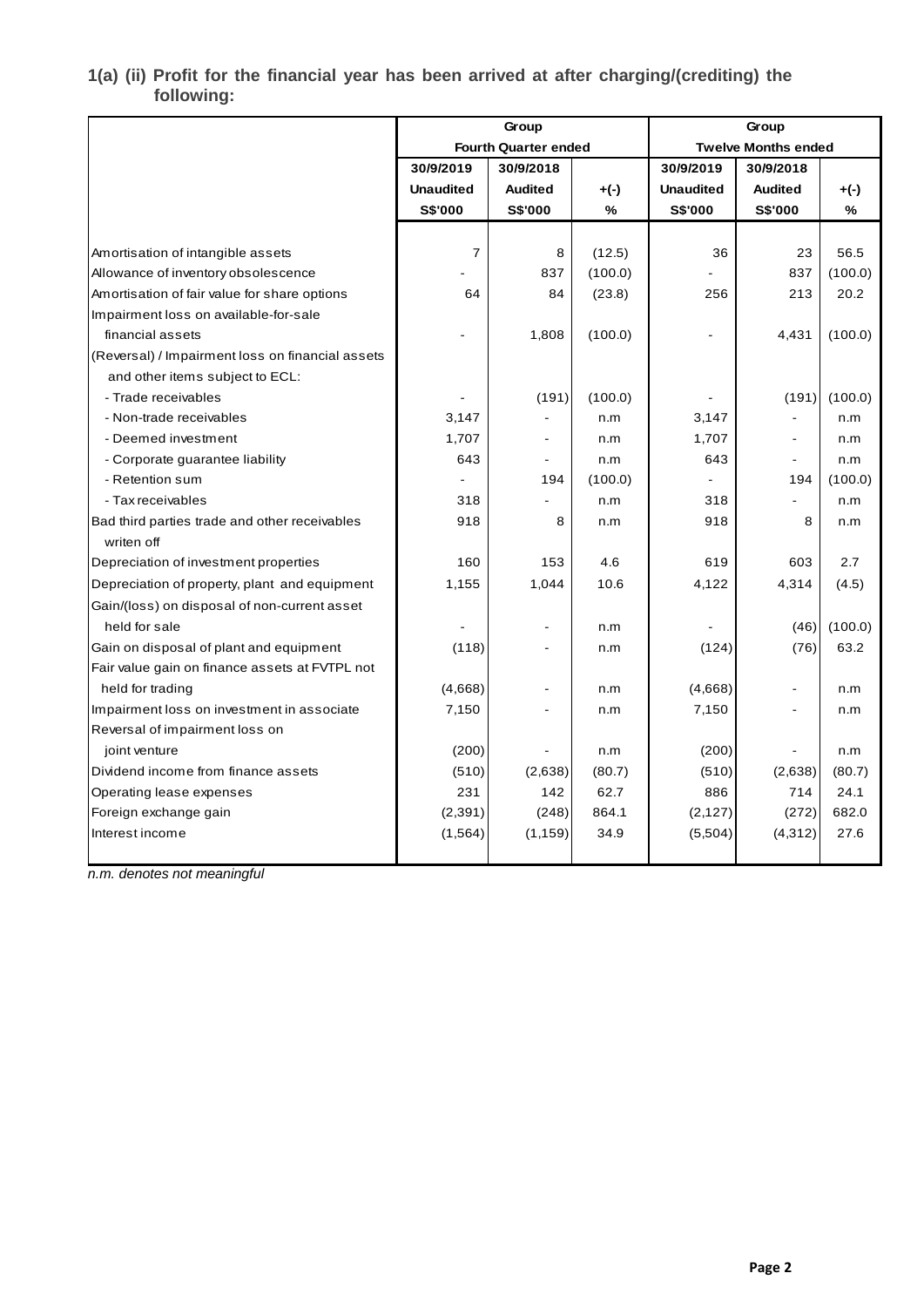# **1(b)(i) A statement of financial position (for the issuer and group), together with a comparative statement as at the end of the immediately preceding financial year**

|                                                         | Group            |                 | Company          |                 |  |  |  |
|---------------------------------------------------------|------------------|-----------------|------------------|-----------------|--|--|--|
|                                                         | As at            |                 |                  | As at           |  |  |  |
|                                                         | 30/9/2019        | 30/9/2018       | 30/9/2019        | 30/9/2018       |  |  |  |
|                                                         | <b>Unaudited</b> | Restated        | <b>Unaudited</b> | <b>Audited</b>  |  |  |  |
|                                                         | <u>S\$'000</u>   | <b>S\$'000</b>  | <u>S\$'000</u>   | <b>S\$'000</b>  |  |  |  |
| <b>Non-current assets</b>                               |                  |                 |                  |                 |  |  |  |
| Property, plant and equipment                           | 27,355           | 19,485          | 174              | 223             |  |  |  |
| Investment properties                                   | 23,709           | 22,827          |                  |                 |  |  |  |
| Investments in subsidiaries<br>Investment in associates | 58,057           | 48,534          | 30,186<br>5,610  | 30,038<br>5,610 |  |  |  |
| Investments in joint ventures                           | 23,982           | 10,794          |                  |                 |  |  |  |
| Intangible assets                                       | 237              | 274             |                  |                 |  |  |  |
| Available-for-sale financial assets                     |                  | 57,993          |                  | 5,175           |  |  |  |
| Financial assets at fair value through                  | 56,815           |                 | 4,424            |                 |  |  |  |
| other comprehensive income                              |                  |                 |                  |                 |  |  |  |
| Finance lease receivables                               |                  | 637             |                  |                 |  |  |  |
| Financial assets at fair value through                  |                  |                 |                  |                 |  |  |  |
| profit or loss<br>Other receivables                     | 30,092           | 122,847         |                  |                 |  |  |  |
| Deferred tax assets                                     | 97,372<br>492    | 381             |                  | 1,000           |  |  |  |
| <b>Total non-current assets</b>                         | 318,111          | 283,772         | 40,394           | 42,046          |  |  |  |
|                                                         |                  |                 |                  |                 |  |  |  |
| <b>Current assets</b>                                   |                  |                 |                  |                 |  |  |  |
| <b>Inventories</b><br>Trade and other receivables       | 1,421<br>52,594  | 1,765<br>88,870 | 71,747           | 52,643          |  |  |  |
| Contract assets                                         | 22,137           | 25,446          |                  |                 |  |  |  |
| Finance lease receivables                               | 636              | 134             |                  |                 |  |  |  |
| Current income tax recoverable                          |                  | 314             |                  |                 |  |  |  |
| Prepayments                                             | 830              | 909             | з                | З               |  |  |  |
| Fixed deposits pledged                                  | 529              | 527             |                  |                 |  |  |  |
| Cash and cash equivalents                               | 55,792           | 73,399          | 5,055            | 21,012          |  |  |  |
| <b>Total currents assets</b>                            | 133,939          | 191,364         | 76,805           | 73,658          |  |  |  |
| <b>Total assets</b>                                     | 452,050          | 475,136         | 117,199          | 115,704         |  |  |  |
| <b>Equity</b>                                           |                  |                 |                  |                 |  |  |  |
| Share capital                                           | 25,048           | 25,048          | 25,048           | 25,048          |  |  |  |
| <b>Treasury shares</b>                                  | (3,303)          | (3,303)         | (3,303)          | (3,303)         |  |  |  |
| Other reserves                                          | (1,257)          | 4,031           | (653)            | 1,311           |  |  |  |
| Retained earnings                                       | 202,556          | 199,735         | 7,101            | 7,585           |  |  |  |
| Equity attributable to owners of the pal                | 223,044          | 225,511         | 28,193           | 30,641          |  |  |  |
| Non-controlling interests                               | 2,300            | 1,524           |                  |                 |  |  |  |
| <b>Total equity</b>                                     | 225,344          | 227,035         | 28,193           | 30,641          |  |  |  |
| <b>Non-current liabilities</b>                          |                  |                 |                  |                 |  |  |  |
| Other payables                                          |                  | 490             |                  |                 |  |  |  |
| <b>Bank borrowings</b>                                  | 7,699            |                 |                  |                 |  |  |  |
| Finance lease payables                                  | 397              | 314             | 99               | 118             |  |  |  |
| Medium term notes                                       | 84,537           | 84,306          | 84,537           | 84,306          |  |  |  |
| Provisions<br>Deferred tax liabilities                  | 506<br>69        | 246<br>126      |                  |                 |  |  |  |
| Total non-current liabilities                           | 93,208           | 85,482          | 84,636           | 84,424          |  |  |  |
|                                                         |                  |                 |                  |                 |  |  |  |
| <b>Current liabilities</b>                              |                  |                 |                  |                 |  |  |  |
| Trade and other payables                                | 89,292           | 117,314         | 612              | 617             |  |  |  |
| Provisions                                              | 3,739            |                 | 3,739            |                 |  |  |  |
| <b>Bank borrowings</b><br>Finance lease payables        | 32,447<br>118    | 40,710<br>132   | 19               | 18              |  |  |  |
| Current income tax payable                              | 7,902            | 4,463           |                  | 4               |  |  |  |
| <b>Total current liabilities</b>                        | 133,498          | 162,619         | 4,370            | 639             |  |  |  |
| <b>Total liabilities</b>                                | 226,706          | 248,101         | 89,006           | 85,063          |  |  |  |
| <b>Total equity and liabilities</b>                     | 452,050          | 475,136         | 117,199          | 115,704         |  |  |  |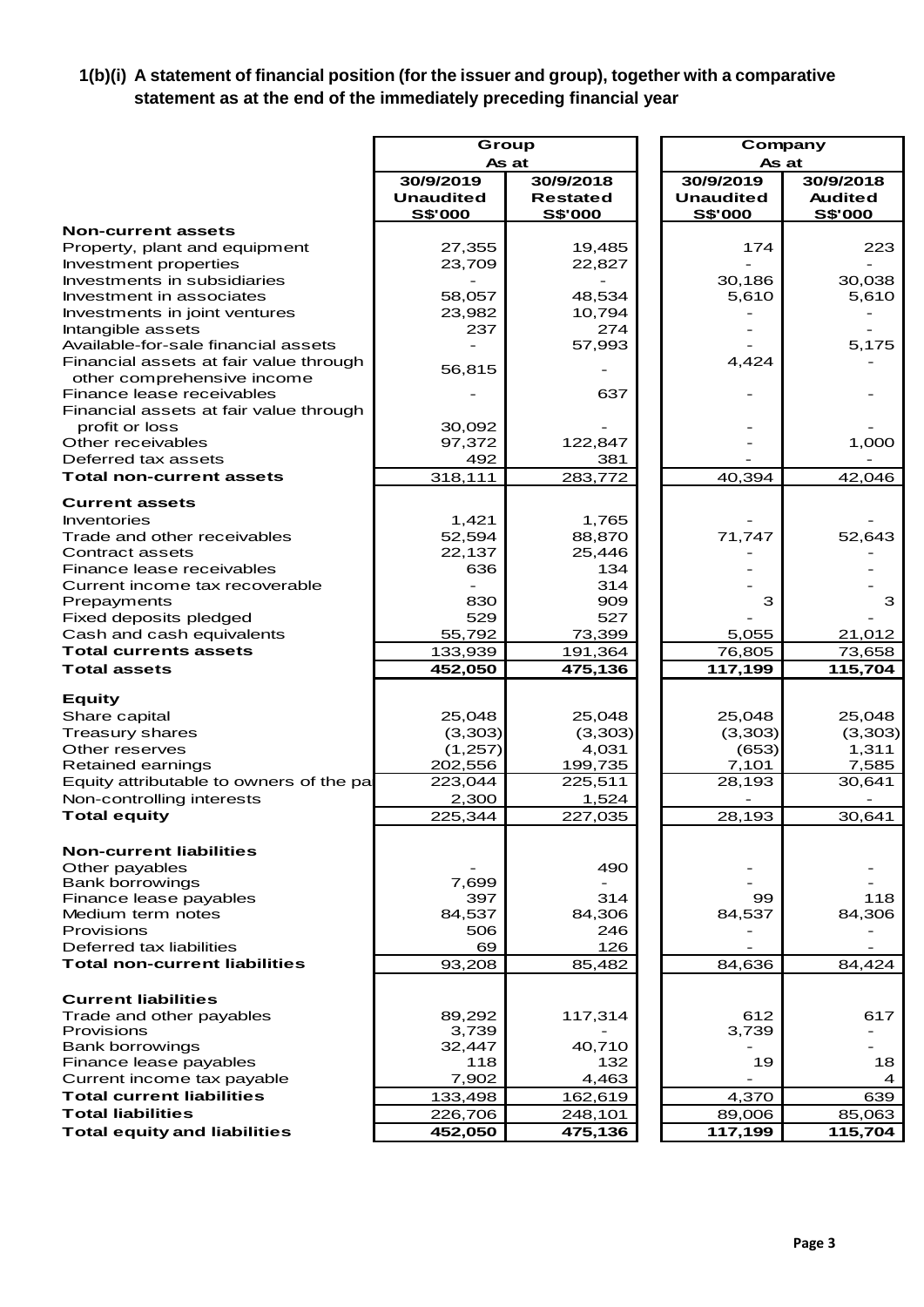# **1(b)(ii) Aggregate amount of group's borrowings and debt securities**

|                                  | As at 30/09/2019<br>Unaudited | As at 30/09/2018<br><b>Audited</b> |                             |  |  |  |
|----------------------------------|-------------------------------|------------------------------------|-----------------------------|--|--|--|
| <b>Secured</b><br><b>S\$'000</b> | <b>Unsecured</b><br>S\$'000   | <b>Secured</b><br>S\$'000          | <b>Unsecured</b><br>S\$'000 |  |  |  |
| 32.447                           | -                             | 40.710                             |                             |  |  |  |

#### **Amount repayable in one year or less, or on demand**

#### **Amount repayable after one year**

| As at 30/09/2019<br><b>Unaudited</b> |                             | As at 30/09/2018<br><b>Audited</b> |                             |  |  |  |
|--------------------------------------|-----------------------------|------------------------------------|-----------------------------|--|--|--|
| <b>Secured</b><br><b>S\$'000</b>     | <b>Unsecured</b><br>S\$'000 | <b>Secured</b><br>S\$'000          | <b>Unsecured</b><br>S\$'000 |  |  |  |
| ۰                                    | $84,537^{(1)}$              |                                    | $84,306^{(1)}$              |  |  |  |

#### Details of collateral:

The Group's secured borrowings are secured by corporate guarantee, property and project proceeds in respect of the Company's construction projects.

The unsecured borrowings relate to net proceeds of S\$84.1 million from the issuance of S\$85 million 4-year Fixed Rate Notes ("**Series 2 Term Notes**") on 15 September 2017 under Keong Hong Holdings Limited S\$150 million Multicurrency Medium Term Note Programme. The Series 2 Term Notes bear interest of 5.75 per cent per annum payable semi-annually in arrears and will mature on 15 September 2021.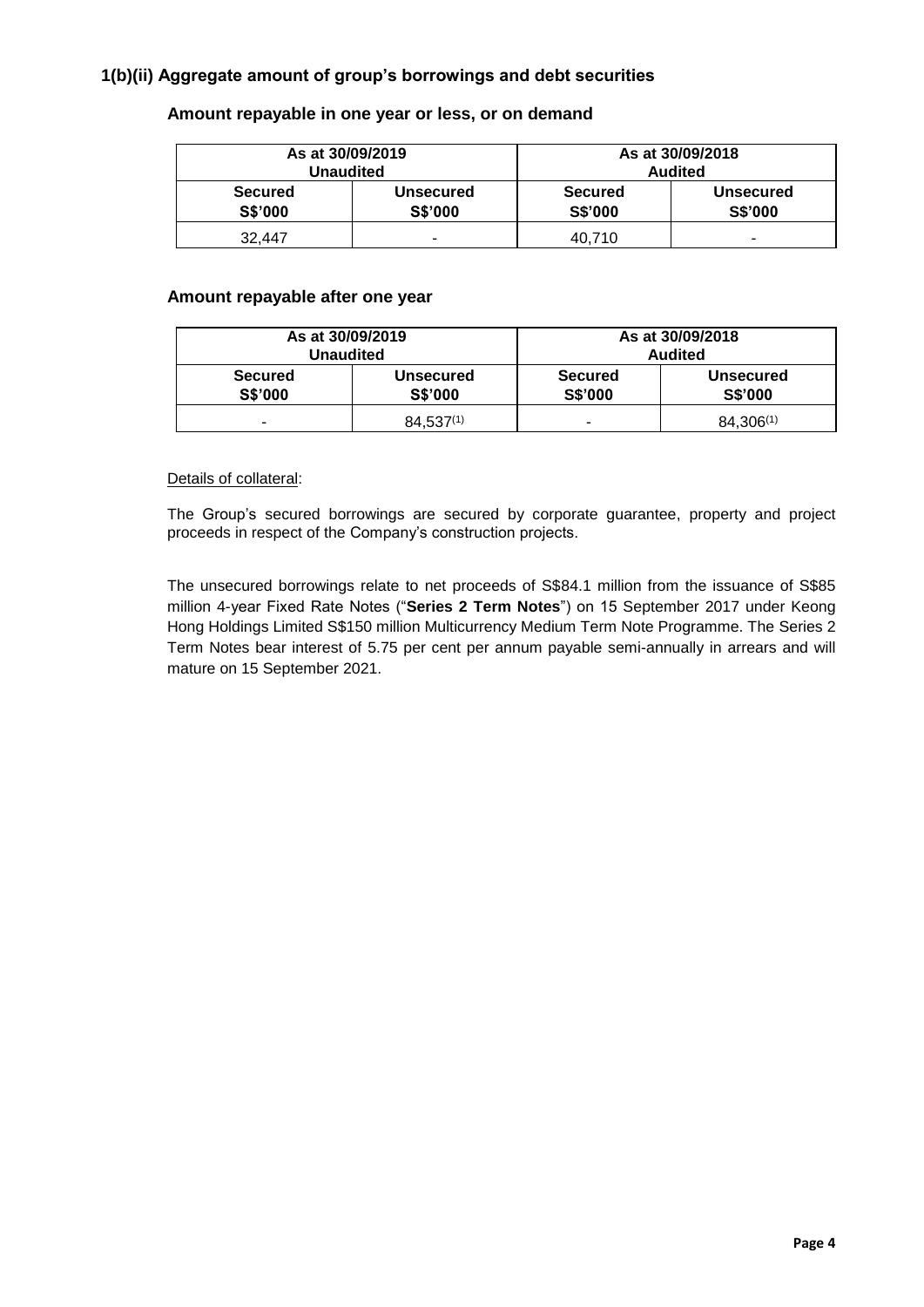**1(c) A statement of cash flows (for the group), together with a comparative statement for the corresponding period of the immediately preceding financial year**

|                                                        | Group                       |                 | Group            |                            |  |  |
|--------------------------------------------------------|-----------------------------|-----------------|------------------|----------------------------|--|--|
|                                                        | <b>Fourth Quarter ended</b> |                 |                  | <b>Twelve Months ended</b> |  |  |
|                                                        | 30/9/2019                   | 30/9/2018       | 30/9/2019        | 30/9/2018                  |  |  |
|                                                        | <b>Unaudited</b>            | <b>Restated</b> | <b>Unaudited</b> | <b>Restated</b>            |  |  |
|                                                        | S\$'000                     | <b>S\$'000</b>  | <b>S\$'000</b>   | S\$'000                    |  |  |
| <b>Operating activities</b>                            |                             |                 |                  |                            |  |  |
| Profit before income tax                               | 12,466                      | 10,290          | 24,262           | 27,526                     |  |  |
| Adjustments for:                                       |                             |                 |                  |                            |  |  |
| Amortisation of intangible assets                      | 7                           | 8               | 36               | 23                         |  |  |
| Depreciation of investment properties                  | 160                         | 153             | 619              | 603                        |  |  |
| Depreciation of property, plant and equipment          | 1,155                       | 1,044           | 4,122            | 4,314                      |  |  |
| Bad third parties trade & other receivable written off | 918                         | 8               | 918              | 8                          |  |  |
| Impairment loss on available-for-sale                  |                             |                 |                  |                            |  |  |
| financial assets                                       |                             | 1,808           |                  | 4,431                      |  |  |
| Reversal for impairment loss on doubtful               |                             |                 |                  |                            |  |  |
| third parties trade receivables                        |                             | (191)           |                  | (191)                      |  |  |
| Impairment loss on financial assets and other          | 5,815                       | 194             | 5,815            | 194                        |  |  |
| items subject to ECL                                   |                             |                 |                  |                            |  |  |
| Imapairment loss on investment in associate            | 7,150                       |                 | 7,150            |                            |  |  |
| Reversal impairment loss on investment in              |                             |                 |                  |                            |  |  |
| joint venture                                          | (200)                       |                 | (200)            |                            |  |  |
| Allowance of inventory obsolescence                    |                             | 837             |                  | 837                        |  |  |
| Gain on disposal of plant and equipment                | (118)                       |                 | (124)            | (76)                       |  |  |
| Gain on disposal of non-current asset                  |                             |                 |                  |                            |  |  |
| held for sale                                          |                             |                 |                  | (46)                       |  |  |
| Interest income                                        | (1, 564)                    | (1, 159)        | (5, 504)         | (4, 312)                   |  |  |
| Interest expenses                                      | 1,566                       | 1,575           | 6,287            | 5,689                      |  |  |
| Dividend income from financial assets                  | (510)                       |                 | (510)            | (2,638)                    |  |  |
| Amortisation of fair value for share options           | 64                          | 84              | 256              | 213                        |  |  |
| Gain on unrealised foreign exchange                    | (2, 391)                    | (248)           | (2, 127)         | (272)                      |  |  |
| Fair value gain on financial assets at FVTPL           |                             |                 |                  |                            |  |  |
| not held for trading                                   | (4,668)                     |                 | (4,668)          |                            |  |  |
| Share of results of joint venture, net of tax          | 20,801                      | (802)           | 6,798            | (4, 433)                   |  |  |
| Share of result of associates, net of tax              | (19, 128)                   | 3,320           | (15, 984)        | (3,031)                    |  |  |
| Operating cash flows before movements                  |                             |                 |                  |                            |  |  |
| in working capital                                     | 21,523                      | 16,921          | 27,146           | 28,839                     |  |  |
| <b>Working Capital Changes:</b>                        |                             |                 |                  |                            |  |  |
| Inventories                                            | 349                         | (511)           | 343              | (585)                      |  |  |
| Trade and other receivables                            | 19,280                      | (4,961)         | 33,153           | 5,763                      |  |  |
| Contract assets                                        | 5,987                       | (13, 934)       | 3,204            | 5,462                      |  |  |
| Prepayments                                            | (87)                        | (493)           | 98               | (329)                      |  |  |
| Provisions                                             | 6,490                       | 3,237           | 3,642            | 3,416                      |  |  |
| Trade and other payables                               | (22, 055)                   | 6,550           | (22, 388)        | (30,090)                   |  |  |
| Cash generated from operations                         | 31,487                      | 6,809           | 45,198           | 12,476                     |  |  |
| Income tax paid                                        | (3, 161)                    | (4, 429)        | (4, 291)         | (10, 345)                  |  |  |
| Net cash generated from operating activities           | 28,326                      | 2,380           | 40,907           | 2,131                      |  |  |
|                                                        |                             |                 |                  |                            |  |  |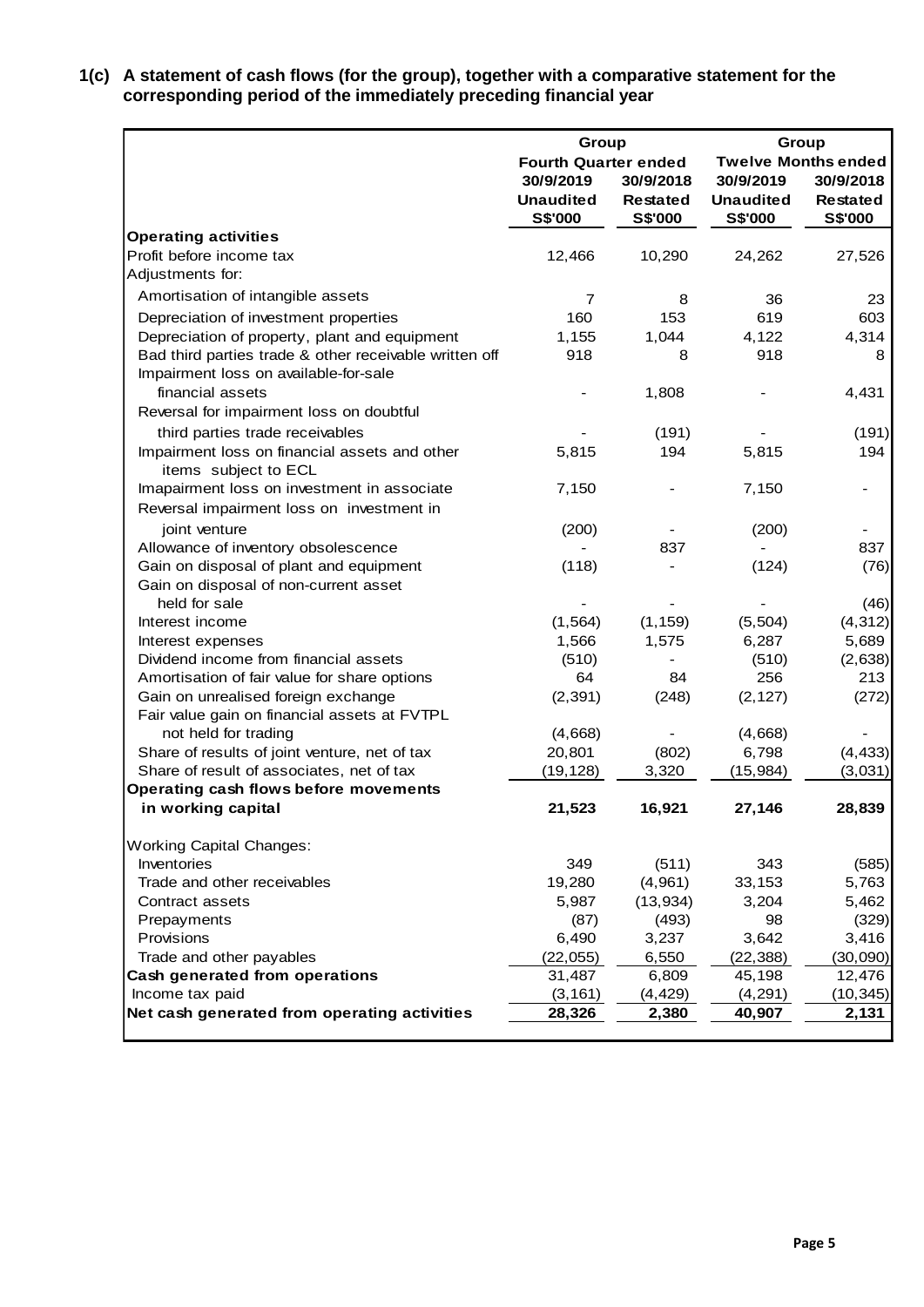### **1(c) A statement of cash flows (for the group), together with a comparative statement for the corresponding period of the immediately preceding financial year (Cont'd)**

|                                                   | Group<br><b>Fourth Quarter ended</b>     |                                                | Group<br><b>Twelve Months ended</b>      |                                                |  |  |
|---------------------------------------------------|------------------------------------------|------------------------------------------------|------------------------------------------|------------------------------------------------|--|--|
|                                                   | 30/9/2019<br><b>Unaudited</b><br>S\$'000 | 30/9/2018<br><b>Restated</b><br><b>S\$'000</b> | 30/9/2019<br><b>Unaudited</b><br>S\$'000 | 30/9/2018<br><b>Restated</b><br><b>S\$'000</b> |  |  |
| Investing activities                              |                                          |                                                |                                          |                                                |  |  |
| Investment in joint ventures                      |                                          | (27, 119)                                      | (1, 175)                                 | (27, 469)                                      |  |  |
| Purchase of property, plant and equipment         | (323)                                    | (145)                                          | (11, 902)                                | (705)                                          |  |  |
| Purchase of investment property                   |                                          | (178)                                          |                                          | (178)                                          |  |  |
| Purchase of intangible assets                     |                                          | (36)                                           |                                          | (44)                                           |  |  |
| Proceeds from finance lease receivables           | 34                                       | 32                                             | 135                                      | 130                                            |  |  |
| Proceeds from disposal of property, plant         |                                          |                                                |                                          |                                                |  |  |
| and equipment                                     | 61                                       | 135                                            | 61                                       | 146                                            |  |  |
| Loan to associates                                | (25, 522)                                | (4, 134)                                       | (43,005)                                 | (13, 451)                                      |  |  |
| Loan to joint ventures                            | (1,400)                                  | 33,649                                         | (4, 550)                                 | (25)                                           |  |  |
| Loan to third parties                             |                                          | (8, 440)                                       | (2,560)                                  | (8, 440)                                       |  |  |
| Repayment of loan from associate                  | 2,847                                    | 18,325                                         | 14,447                                   | 19,525                                         |  |  |
| Return of equity interest in joint ventures       |                                          | 638                                            |                                          | 638                                            |  |  |
| Proceed from reduction capital of joint ventures  | 200                                      |                                                | 200                                      |                                                |  |  |
| Interest received                                 | 162                                      | 2,449                                          | 736                                      | 2,840                                          |  |  |
| Dividend received from joint venture              |                                          | 1,215                                          |                                          | 2,660                                          |  |  |
| Dividend received from financial assets           | 510                                      |                                                | 510                                      | 2,638                                          |  |  |
| Net cash (used in) / generated from               |                                          |                                                |                                          |                                                |  |  |
| investing activities                              | (23, 431)                                | 16,391                                         | (47, 103)                                | (21, 735)                                      |  |  |
| <b>Financing activities</b>                       |                                          |                                                |                                          |                                                |  |  |
| Fixed deposit pledged with financial institutions | (2)                                      | 523                                            | (2)                                      | (2)                                            |  |  |
| Proceeds from loans & borrowings                  | 1,330                                    | 5,972                                          | 17,922                                   | 35,711                                         |  |  |
| Repayment of loans & borrowings                   | (6, 189)                                 | (2, 422)                                       | (18, 486)                                | (9, 402)                                       |  |  |
| Exercise of share options                         | 180                                      | 814                                            | 180                                      | 814                                            |  |  |
| Dividends paid                                    |                                          |                                                | (5, 276)                                 | (5, 228)                                       |  |  |
| Repayment of finance lease payables               | (43)                                     | (26)                                           | (155)                                    | (137)                                          |  |  |
| Interest paid                                     | (2,738)                                  | (2, 753)                                       | (6,048)                                  | (5, 404)                                       |  |  |
| Net cash (used in) / generated from               |                                          |                                                |                                          |                                                |  |  |
| financing activities                              | (7, 462)                                 | 2,108                                          | (11, 865)                                | 16,352                                         |  |  |
| Net change in cash and cash equivalents           | (2, 567)                                 | 20,879                                         | (18,061)                                 | (3, 252)                                       |  |  |
| Cash and cash equivalents at the beginning of     | 56,590                                   | 53,115                                         | 73,399                                   | 76,635                                         |  |  |
| Exchange difference on cash and cash equivalent   | 1,769                                    | (595)                                          | 454                                      | 16                                             |  |  |
| Cash and cash equivalents at end of the           |                                          |                                                |                                          |                                                |  |  |
| financial period                                  | 55,792                                   | 73,399                                         | 55,792                                   | 73,399                                         |  |  |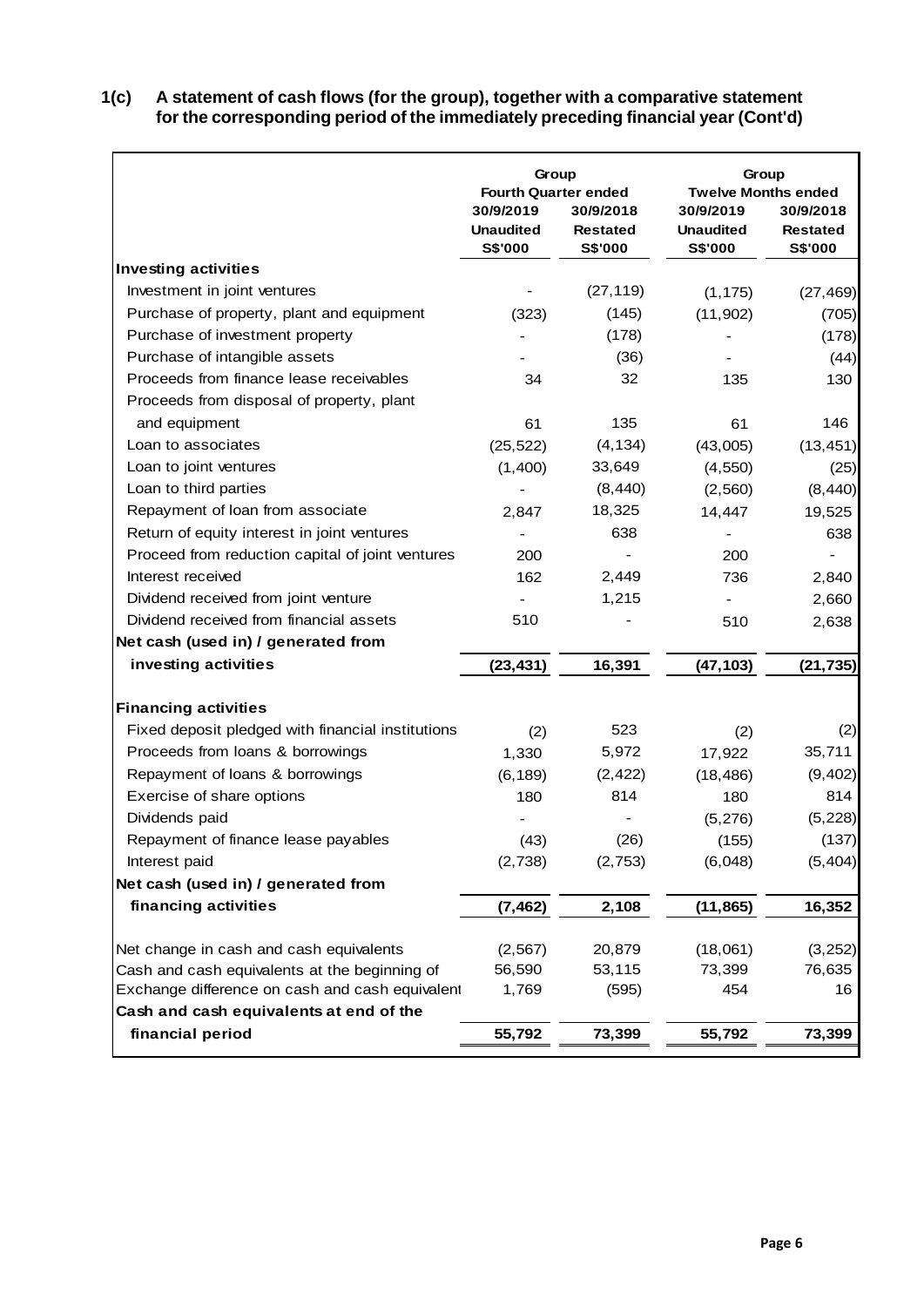### **1(c) A statement of cash flows (for the group), together with a comparative statement for the corresponding period of the immediately preceding financial year (Cont'd)**

Cash and cash equivalents comprised of:

|                                           | 30/9/2019<br>Unaudited<br><b>S\$'000</b> | 30/9/2018<br><b>Audited</b><br><b>S\$'000</b> |
|-------------------------------------------|------------------------------------------|-----------------------------------------------|
| Fixed deposits, cash and bank<br>balances | 56,321                                   | 73,926                                        |
| Fixed deposits pledged                    | (529)                                    | (527)                                         |
|                                           | 55,792                                   | 73,399                                        |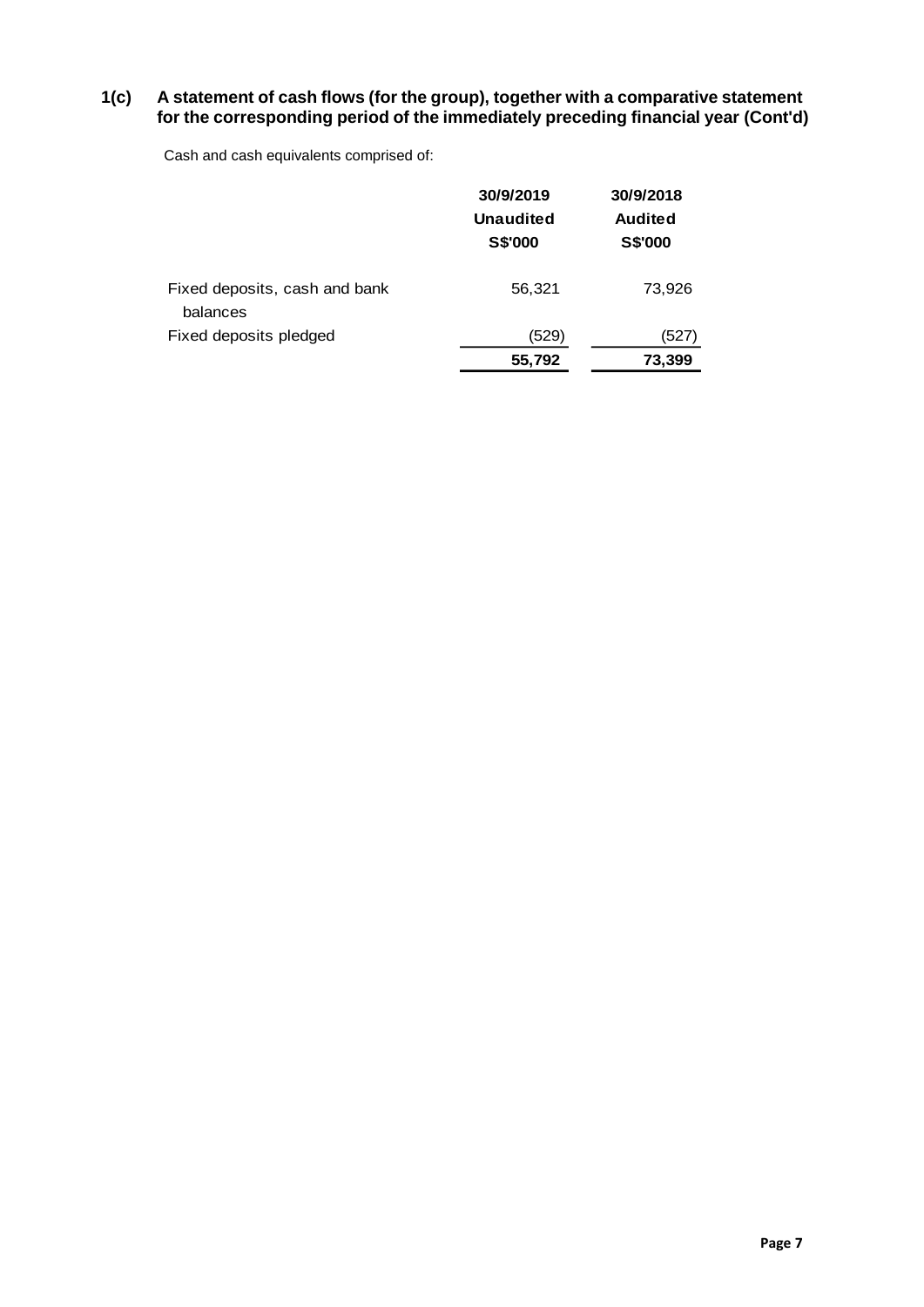**1(d)(i) A statement (for the issuer and group) showing either (i) all changes in equity or (ii) changes in equity other than those arising from capitalisation issues and distributions to shareholders, together with a comparative statement for the corresponding period of the immediately preceding financial year**

|                                                                                              | <b>Share</b><br>capital<br>S\$'000 | <b>Treasury</b><br>shares<br>S\$'000 | Foreign<br>currency<br>translation<br>accounts<br>S\$'000 | <b>Share</b><br>option<br>reserve<br>S\$'000 | <b>Merger</b><br>reserve<br><b>S\$'000</b> | Fair value<br>reserve<br>S\$'000 | Other<br>reserve<br>S\$'000 | <b>Retained</b><br>earnings<br><b>S\$'000</b> | <b>Equity</b><br>attributable<br>to owners of<br>the parent<br>S\$'000 | Non-<br>controlling<br>interests<br>S\$'000 | <b>Total</b><br>S\$'000 |
|----------------------------------------------------------------------------------------------|------------------------------------|--------------------------------------|-----------------------------------------------------------|----------------------------------------------|--------------------------------------------|----------------------------------|-----------------------------|-----------------------------------------------|------------------------------------------------------------------------|---------------------------------------------|-------------------------|
| <b>Group (Unaudited)</b>                                                                     |                                    |                                      |                                                           |                                              |                                            |                                  |                             |                                               |                                                                        |                                             |                         |
| Balance at 1 October 2018                                                                    | 25,048                             | (3, 303)                             | 385                                                       | 1,311                                        | (4, 794)                                   | 5,788                            | 1,341                       | 192,217                                       | 217,993                                                                | 1,533                                       | 219,526                 |
| Cumulative effects of adopting<br><b>SFRS(I)15</b>                                           |                                    |                                      |                                                           |                                              |                                            |                                  |                             | 7,518                                         | 7,518                                                                  | (9)                                         | 7,509                   |
|                                                                                              | 25,048                             | (3, 303)                             | 385                                                       | 1,311                                        | (4, 794)                                   | 5,788                            | 1,341                       | 199,735                                       | 225,511                                                                | 1,524                                       | 227,035                 |
| Cumulative effects of adopting<br>SFRS(I)9                                                   |                                    |                                      |                                                           |                                              |                                            | 3,784                            | ÷,                          | (8,209)                                       | (4, 425)                                                               |                                             | (4, 425)                |
|                                                                                              | 25,048                             | (3, 303)                             | 385                                                       | 1,311                                        | (4, 794)                                   | 9,572                            | 1,341                       | 191,526                                       | 221,086                                                                | 1,524                                       | 222,610                 |
| Profit for the financial period                                                              |                                    |                                      |                                                           |                                              |                                            |                                  |                             | 16,306                                        | 16,306                                                                 | 570                                         | 16,876                  |
| Other comprehensive income for<br>the financial period:                                      |                                    |                                      |                                                           |                                              |                                            |                                  |                             |                                               |                                                                        |                                             |                         |
| Exchange differences on<br>translating foreign operations                                    |                                    |                                      | 109                                                       |                                              |                                            |                                  |                             |                                               | 109                                                                    |                                             | 109                     |
| Fair value loss on financial assets<br>at fair value through OCI                             |                                    |                                      |                                                           |                                              |                                            | (9, 395)                         |                             |                                               | (9, 395)                                                               |                                             | (9, 395)                |
| Share of other comprehensive<br>income of joint venture                                      |                                    |                                      |                                                           |                                              |                                            |                                  | (222)                       |                                               | (222)                                                                  |                                             | (222)                   |
| Total comprehensive income for<br>the period                                                 |                                    |                                      | 109                                                       |                                              |                                            | (9, 395)                         | (222)                       | 16,306                                        | 6,798                                                                  | 570                                         | 7,368                   |
| Contribution by and distribution<br>to owners of the parents:                                |                                    |                                      |                                                           |                                              |                                            |                                  |                             |                                               |                                                                        |                                             |                         |
| <b>Dividends</b>                                                                             |                                    |                                      |                                                           |                                              |                                            |                                  |                             | (5,276)                                       | (5,276)                                                                |                                             | (5,276)                 |
| Exercise of share option                                                                     |                                    |                                      |                                                           | 180                                          |                                            |                                  |                             |                                               | 180                                                                    |                                             | 180                     |
| Non-controlling interests share of<br>fair value adjustments on<br>acquisition of subsidiary |                                    |                                      |                                                           |                                              |                                            |                                  |                             |                                               |                                                                        | 206                                         | 206                     |
| Share option expense                                                                         |                                    |                                      | $\overline{\phantom{a}}$                                  | 256                                          |                                            |                                  | $\overline{a}$              |                                               | 256                                                                    |                                             | 256                     |
| Total transactions with owners of<br>the parent                                              |                                    |                                      |                                                           | 436                                          |                                            |                                  |                             | (5,276)                                       | (4, 840)                                                               | 206                                         | (4,634)                 |
| Balance at 30 September 2019                                                                 | 25,048                             | (3, 303)                             | 494                                                       | 1,747                                        | (4, 794)                                   | 177                              | 1,119                       | 202,556                                       | 223,044                                                                | 2,300                                       | 225,344                 |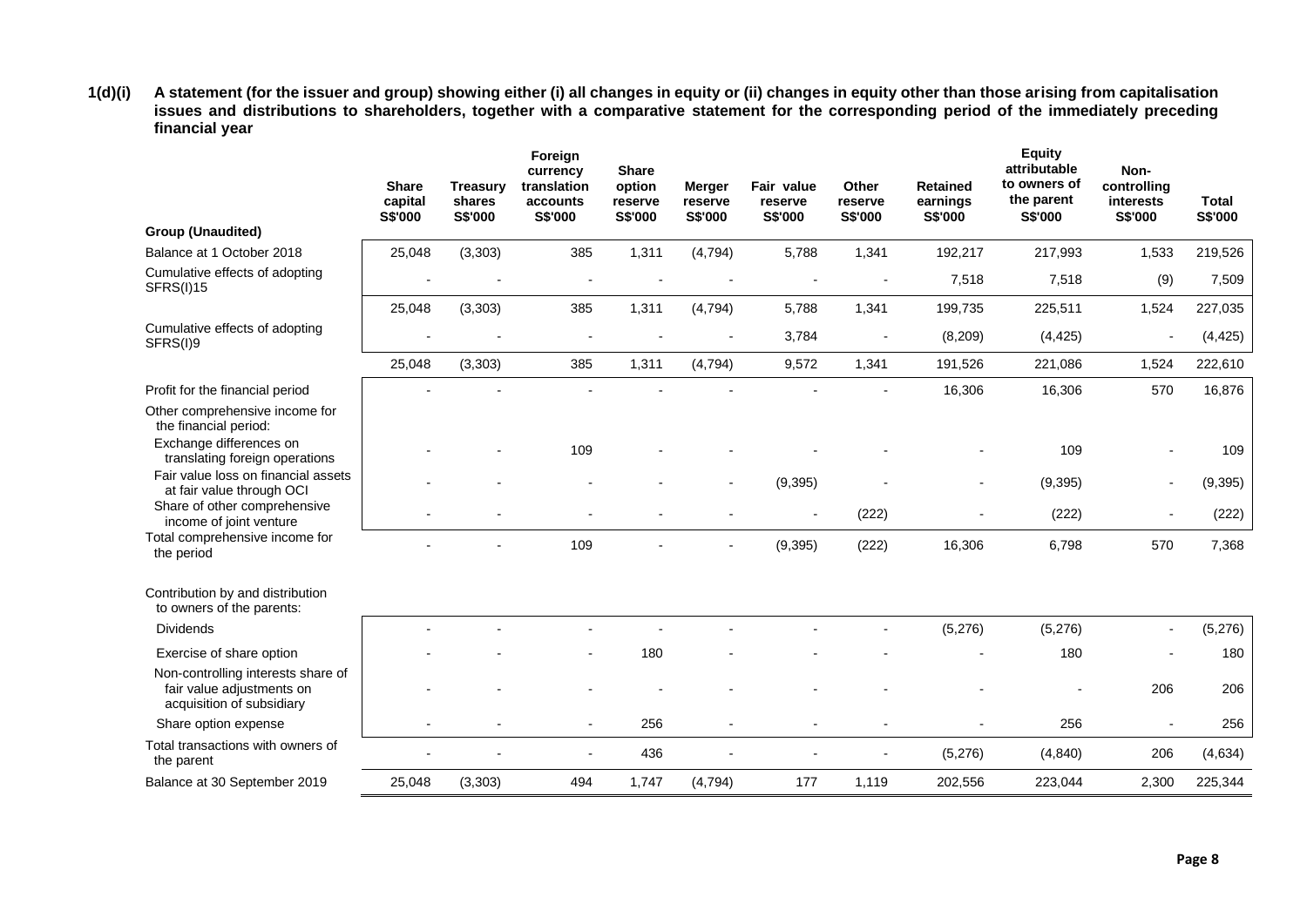**1(d)(i) A statement (for the issuer and group) showing either (i) all changes in equity or (ii) changes in equity other than those arising from capitalisation issues and distributions to shareholders, together with a comparative statement for the corresponding period of the immediately preceding financial year**

|                                                                                              | <b>Share</b><br>capital<br>S\$'000 | <b>Treasury</b><br>shares<br>S\$'000 | Foreign<br>currency<br>translation<br>accounts<br>S\$'000 | <b>Share</b><br>option<br>reserve<br>S\$'000 | <b>Merger</b><br>reserve<br>S\$'000 | <b>Fair value</b><br>reserve<br>S\$'000 | Other<br>reserve<br>S\$'000 | <b>Retained</b><br>earnings<br>S\$'000 | <b>Equity</b><br>attributable<br>to owners of<br>the parent<br>S\$'000 | Non-<br>controlling<br><b>interests</b><br>S\$'000 | <b>Total</b><br>S\$'000 |
|----------------------------------------------------------------------------------------------|------------------------------------|--------------------------------------|-----------------------------------------------------------|----------------------------------------------|-------------------------------------|-----------------------------------------|-----------------------------|----------------------------------------|------------------------------------------------------------------------|----------------------------------------------------|-------------------------|
| <b>Group (Unaudited)</b>                                                                     |                                    |                                      |                                                           |                                              |                                     |                                         |                             |                                        |                                                                        |                                                    |                         |
| Balance at 1 July 2019                                                                       | 25,048                             | (3, 303)                             | 210                                                       | 1,503                                        | (4, 794)                            | 5,113                                   | 1,124                       | 197,236                                | 222,137                                                                | 1,826                                              | 223,963                 |
| Cumulative effects of adopting<br>SFRS(I)9                                                   |                                    |                                      |                                                           |                                              |                                     | 3,784                                   | $\overline{\phantom{a}}$    | (8, 209)                               | (4, 425)                                                               |                                                    | (4, 425)                |
| Cumulative effects of adopting<br><b>SFRS(I)15</b>                                           |                                    |                                      |                                                           |                                              |                                     |                                         |                             | 7,518                                  | 7,518                                                                  | (9)                                                | 7,509                   |
|                                                                                              | 25,048                             | (3, 303)                             | 210                                                       | 1,503                                        | (4, 794)                            | 8,897                                   | 1,124                       | 196,545                                | 225,230                                                                | 1,817                                              | 227,047                 |
| Profit for the financial period                                                              |                                    |                                      |                                                           |                                              |                                     |                                         |                             | 6,011                                  | 6,011                                                                  | 431                                                | 6,442                   |
| Other comprehensive income for<br>the financial period:                                      |                                    |                                      |                                                           |                                              |                                     |                                         |                             |                                        |                                                                        |                                                    |                         |
| Exchange differences on<br>translating foreign operations                                    |                                    |                                      | 284                                                       |                                              |                                     |                                         |                             |                                        | 284                                                                    |                                                    | 284                     |
| Fair value loss on financial assets<br>at fair value through OCI                             |                                    |                                      |                                                           |                                              |                                     | (8,720)                                 |                             |                                        | (8,720)                                                                |                                                    | (8,720)                 |
| Share of other comprehensive<br>income of joint venture                                      |                                    |                                      |                                                           |                                              |                                     |                                         | (5)                         |                                        | (5)                                                                    |                                                    | (5)                     |
| Total comprehensive income for<br>the period                                                 |                                    |                                      | 284                                                       |                                              |                                     | (8,720)                                 | (5)                         | 6,011                                  | (2, 430)                                                               | 431                                                | (1,999)                 |
| Contribution by and distribution<br>to owners of the parents:                                |                                    |                                      |                                                           |                                              |                                     |                                         |                             |                                        |                                                                        |                                                    |                         |
| <b>Dividends</b>                                                                             |                                    |                                      |                                                           |                                              |                                     |                                         |                             |                                        |                                                                        |                                                    |                         |
| Exercise of share option                                                                     |                                    |                                      |                                                           | 180                                          |                                     |                                         |                             |                                        | 180                                                                    |                                                    | 180                     |
| Non-controlling interests share of<br>fair value adjustments on<br>acquisition of subsidiary |                                    |                                      |                                                           |                                              |                                     |                                         |                             |                                        |                                                                        | 52                                                 | 52                      |
| Share option expense                                                                         |                                    |                                      | ٠                                                         | 64                                           |                                     |                                         |                             |                                        | 64                                                                     | $\blacksquare$                                     | 64                      |
| Total transactions with owners of<br>the parent                                              |                                    |                                      |                                                           | 244                                          |                                     |                                         |                             |                                        | 244                                                                    | 52                                                 | 296                     |
| Balance at 30 September 2019                                                                 | 25,048                             | (3, 303)                             | 494                                                       | 1,747                                        | (4, 794)                            | 177                                     | 1,119                       | 202,556                                | 223,044                                                                | 2,300                                              | 225,344                 |
|                                                                                              |                                    |                                      |                                                           |                                              |                                     |                                         |                             |                                        |                                                                        |                                                    |                         |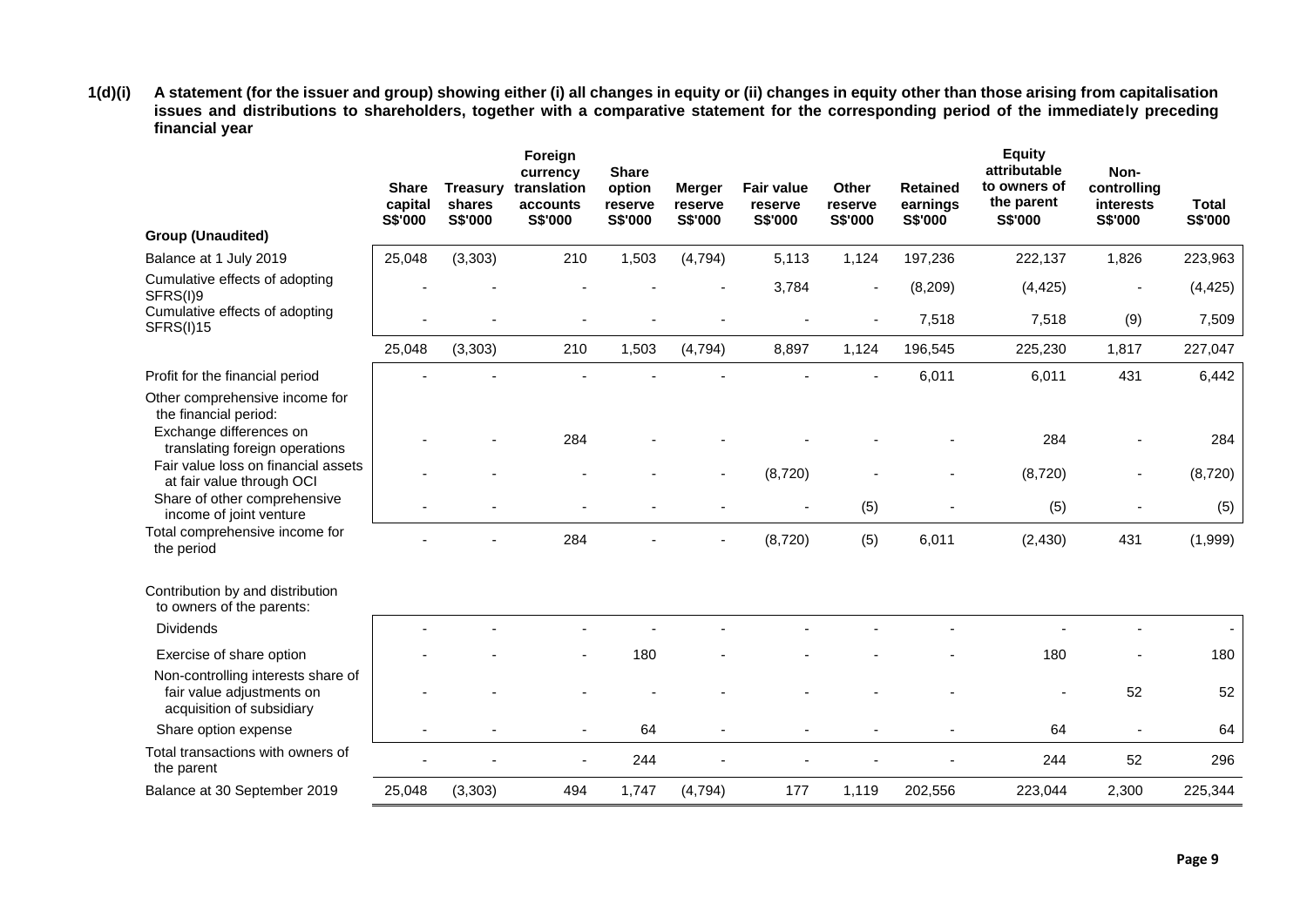**1(d)(i) A statement (for the issuer and group) showing either (i) all changes in equity or (ii) changes in equity other than those arising from capitalisation issues and distributions to shareholders, together with a comparative statement for the corresponding period of the immediately preceding financial year (Cont'd)**

| 25,048<br>(3,657)<br>110<br>639<br>(4, 794)<br>(529)<br>(114)<br>175,471<br>192,174<br>1,905<br>194,079<br>Balance at 1 October 2017<br>Cumulative effects of adopting<br>6,010<br>6,010<br>(11)<br>5,999<br><b>SFRS(I)15</b><br>25,048<br>(3,657)<br>110<br>639<br>(4, 794)<br>(529)<br>(114)<br>181,481<br>198,184<br>1,894<br>200,078<br>23,482<br>(575)<br>22,907<br>23,482<br>Profit/(Loss) for the financial year<br>$\overline{a}$<br>Other comprehensive income for<br>the financial year:<br>Exchange differences on<br>275<br>275<br>275<br>translating foreign operations<br>Share of other comprehensive<br>330<br>330<br>330<br>income of joint venture<br>Share of other comprehensive<br>1.125<br>1.125<br>1,125<br>income of associate<br>Fair value on available for sale<br>6,541<br>6,541<br>6,541<br>financial assets<br>Net fair value changes on AFS<br>(224)<br>(224)<br>(224)<br>profit and loss reclassified to<br>financial assets<br>Total comprehensive income for<br>275<br>6,317<br>1,455<br>23,482<br>31,529<br>(575)<br>30,954<br>the year<br>Contribution by and distribution to<br>owners of the parent:<br>(5,228)<br>(5, 228)<br><b>Dividends</b><br>(5,228)<br>$\sim$<br>$\overline{a}$<br>$\blacksquare$<br>$\blacksquare$<br>354<br>459<br>813<br>813<br>Issued of treasury shares<br>Non-controlling interests share of<br>205<br>205<br>fair value adjustments on<br>acquisition of subsidiary<br>Grant of share option to<br>213<br>213<br>213<br>employees<br>Total transactions with owners of<br>354<br>672<br>(5,228)<br>(4,202)<br>(3,997)<br>205<br>the parent<br>Balance at 30 September 2018<br>25,048<br>(3, 303)<br>385<br>1,311<br>(4, 794)<br>5,788<br>1,341<br>199,735<br>225,511<br>1,524<br>227,035 | <b>Group (Restated)</b> | <b>Share</b><br>capital<br>S\$'000 | <b>Treasury</b><br>shares<br>S\$'000 | Foreign<br>currency<br>translation<br>accounts<br>S\$'000 | <b>Share</b><br>option<br>reserve<br>S\$'000 | Merger<br>reserve<br>S\$'000 | Available-<br>for-sale<br>reserve<br>S\$'000 | Other<br>reserves<br>S\$'000 | <b>Retained</b><br>earnings<br>S\$'000 | <b>Equity</b><br>attributable to<br>owners of the<br>parent<br>S\$'000 | Non-<br>controlling<br>interest<br>S\$'000 | Total<br>S\$'000 |
|--------------------------------------------------------------------------------------------------------------------------------------------------------------------------------------------------------------------------------------------------------------------------------------------------------------------------------------------------------------------------------------------------------------------------------------------------------------------------------------------------------------------------------------------------------------------------------------------------------------------------------------------------------------------------------------------------------------------------------------------------------------------------------------------------------------------------------------------------------------------------------------------------------------------------------------------------------------------------------------------------------------------------------------------------------------------------------------------------------------------------------------------------------------------------------------------------------------------------------------------------------------------------------------------------------------------------------------------------------------------------------------------------------------------------------------------------------------------------------------------------------------------------------------------------------------------------------------------------------------------------------------------------------------------------------------------------------------------------------------------------------------|-------------------------|------------------------------------|--------------------------------------|-----------------------------------------------------------|----------------------------------------------|------------------------------|----------------------------------------------|------------------------------|----------------------------------------|------------------------------------------------------------------------|--------------------------------------------|------------------|
|                                                                                                                                                                                                                                                                                                                                                                                                                                                                                                                                                                                                                                                                                                                                                                                                                                                                                                                                                                                                                                                                                                                                                                                                                                                                                                                                                                                                                                                                                                                                                                                                                                                                                                                                                              |                         |                                    |                                      |                                                           |                                              |                              |                                              |                              |                                        |                                                                        |                                            |                  |
|                                                                                                                                                                                                                                                                                                                                                                                                                                                                                                                                                                                                                                                                                                                                                                                                                                                                                                                                                                                                                                                                                                                                                                                                                                                                                                                                                                                                                                                                                                                                                                                                                                                                                                                                                              |                         |                                    |                                      |                                                           |                                              |                              |                                              |                              |                                        |                                                                        |                                            |                  |
|                                                                                                                                                                                                                                                                                                                                                                                                                                                                                                                                                                                                                                                                                                                                                                                                                                                                                                                                                                                                                                                                                                                                                                                                                                                                                                                                                                                                                                                                                                                                                                                                                                                                                                                                                              |                         |                                    |                                      |                                                           |                                              |                              |                                              |                              |                                        |                                                                        |                                            |                  |
|                                                                                                                                                                                                                                                                                                                                                                                                                                                                                                                                                                                                                                                                                                                                                                                                                                                                                                                                                                                                                                                                                                                                                                                                                                                                                                                                                                                                                                                                                                                                                                                                                                                                                                                                                              |                         |                                    |                                      |                                                           |                                              |                              |                                              |                              |                                        |                                                                        |                                            |                  |
|                                                                                                                                                                                                                                                                                                                                                                                                                                                                                                                                                                                                                                                                                                                                                                                                                                                                                                                                                                                                                                                                                                                                                                                                                                                                                                                                                                                                                                                                                                                                                                                                                                                                                                                                                              |                         |                                    |                                      |                                                           |                                              |                              |                                              |                              |                                        |                                                                        |                                            |                  |
|                                                                                                                                                                                                                                                                                                                                                                                                                                                                                                                                                                                                                                                                                                                                                                                                                                                                                                                                                                                                                                                                                                                                                                                                                                                                                                                                                                                                                                                                                                                                                                                                                                                                                                                                                              |                         |                                    |                                      |                                                           |                                              |                              |                                              |                              |                                        |                                                                        |                                            |                  |
|                                                                                                                                                                                                                                                                                                                                                                                                                                                                                                                                                                                                                                                                                                                                                                                                                                                                                                                                                                                                                                                                                                                                                                                                                                                                                                                                                                                                                                                                                                                                                                                                                                                                                                                                                              |                         |                                    |                                      |                                                           |                                              |                              |                                              |                              |                                        |                                                                        |                                            |                  |
|                                                                                                                                                                                                                                                                                                                                                                                                                                                                                                                                                                                                                                                                                                                                                                                                                                                                                                                                                                                                                                                                                                                                                                                                                                                                                                                                                                                                                                                                                                                                                                                                                                                                                                                                                              |                         |                                    |                                      |                                                           |                                              |                              |                                              |                              |                                        |                                                                        |                                            |                  |
|                                                                                                                                                                                                                                                                                                                                                                                                                                                                                                                                                                                                                                                                                                                                                                                                                                                                                                                                                                                                                                                                                                                                                                                                                                                                                                                                                                                                                                                                                                                                                                                                                                                                                                                                                              |                         |                                    |                                      |                                                           |                                              |                              |                                              |                              |                                        |                                                                        |                                            |                  |
|                                                                                                                                                                                                                                                                                                                                                                                                                                                                                                                                                                                                                                                                                                                                                                                                                                                                                                                                                                                                                                                                                                                                                                                                                                                                                                                                                                                                                                                                                                                                                                                                                                                                                                                                                              |                         |                                    |                                      |                                                           |                                              |                              |                                              |                              |                                        |                                                                        |                                            |                  |
|                                                                                                                                                                                                                                                                                                                                                                                                                                                                                                                                                                                                                                                                                                                                                                                                                                                                                                                                                                                                                                                                                                                                                                                                                                                                                                                                                                                                                                                                                                                                                                                                                                                                                                                                                              |                         |                                    |                                      |                                                           |                                              |                              |                                              |                              |                                        |                                                                        |                                            |                  |
|                                                                                                                                                                                                                                                                                                                                                                                                                                                                                                                                                                                                                                                                                                                                                                                                                                                                                                                                                                                                                                                                                                                                                                                                                                                                                                                                                                                                                                                                                                                                                                                                                                                                                                                                                              |                         |                                    |                                      |                                                           |                                              |                              |                                              |                              |                                        |                                                                        |                                            |                  |
|                                                                                                                                                                                                                                                                                                                                                                                                                                                                                                                                                                                                                                                                                                                                                                                                                                                                                                                                                                                                                                                                                                                                                                                                                                                                                                                                                                                                                                                                                                                                                                                                                                                                                                                                                              |                         |                                    |                                      |                                                           |                                              |                              |                                              |                              |                                        |                                                                        |                                            |                  |
|                                                                                                                                                                                                                                                                                                                                                                                                                                                                                                                                                                                                                                                                                                                                                                                                                                                                                                                                                                                                                                                                                                                                                                                                                                                                                                                                                                                                                                                                                                                                                                                                                                                                                                                                                              |                         |                                    |                                      |                                                           |                                              |                              |                                              |                              |                                        |                                                                        |                                            |                  |
|                                                                                                                                                                                                                                                                                                                                                                                                                                                                                                                                                                                                                                                                                                                                                                                                                                                                                                                                                                                                                                                                                                                                                                                                                                                                                                                                                                                                                                                                                                                                                                                                                                                                                                                                                              |                         |                                    |                                      |                                                           |                                              |                              |                                              |                              |                                        |                                                                        |                                            |                  |
|                                                                                                                                                                                                                                                                                                                                                                                                                                                                                                                                                                                                                                                                                                                                                                                                                                                                                                                                                                                                                                                                                                                                                                                                                                                                                                                                                                                                                                                                                                                                                                                                                                                                                                                                                              |                         |                                    |                                      |                                                           |                                              |                              |                                              |                              |                                        |                                                                        |                                            |                  |
|                                                                                                                                                                                                                                                                                                                                                                                                                                                                                                                                                                                                                                                                                                                                                                                                                                                                                                                                                                                                                                                                                                                                                                                                                                                                                                                                                                                                                                                                                                                                                                                                                                                                                                                                                              |                         |                                    |                                      |                                                           |                                              |                              |                                              |                              |                                        |                                                                        |                                            |                  |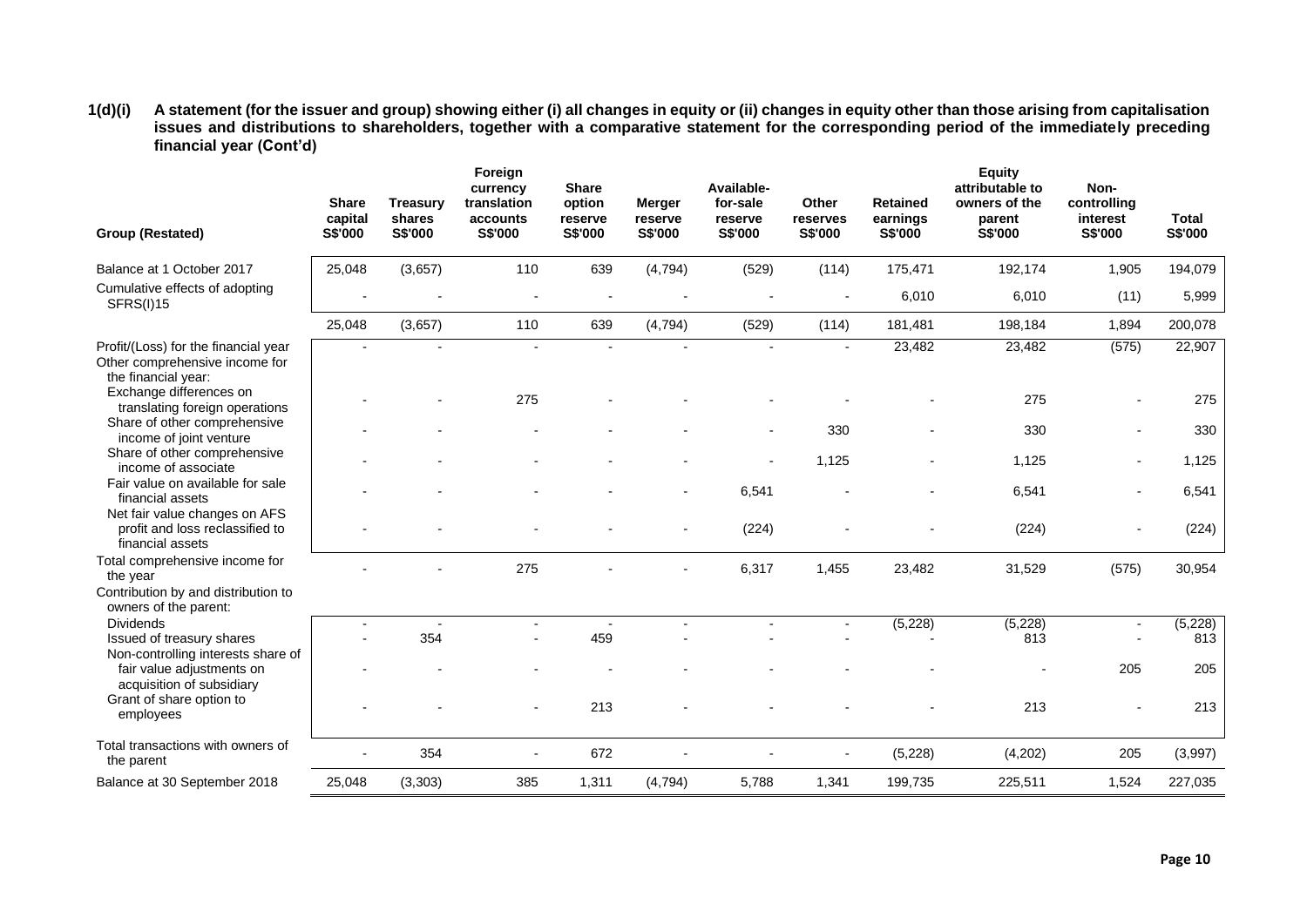**1(d)(i) A statement (for the issuer and group) showing either (i) all changes in equity or (ii) changes in equity other than those arising from capitalisation issues and distributions to shareholders, together with a comparative statement for the corresponding period of the immediately preceding financial year (Cont'd)**

| Group (Restated)                                                                              | <b>Share</b><br>capital<br><b>S\$'000</b> | <b>Treasury</b><br>shares<br>S\$'000 | Foreign<br>currency<br>translation<br>accounts<br>S\$'000 | <b>Share</b><br>option<br>reserve<br>S\$'000 | <b>Merger</b><br>reserve<br>S\$'000 | Available -<br>for-sale-<br>reserve<br>S\$'000 | Other<br>reserves<br>S\$'000 | <b>Retained</b><br>earnings<br><b>S\$'000</b> | <b>Equity</b><br>attributable to<br>owners of the<br>parent<br>S\$'000 | Non-<br>controlling<br>interest<br>S\$'000 | <b>Total</b><br>S\$'000 |
|-----------------------------------------------------------------------------------------------|-------------------------------------------|--------------------------------------|-----------------------------------------------------------|----------------------------------------------|-------------------------------------|------------------------------------------------|------------------------------|-----------------------------------------------|------------------------------------------------------------------------|--------------------------------------------|-------------------------|
| Balance at 1 July 2018,                                                                       | 25,048                                    | (3,657)                              | 137                                                       | 639                                          | (4, 794)                            | (529)                                          | 240                          | 184,050                                       | 201,134                                                                | 1,983                                      | 203,117                 |
| Cumulative effects of adopting<br>SFRS(I)15                                                   |                                           |                                      |                                                           |                                              |                                     |                                                |                              | 6,010                                         | 6,010                                                                  | (11)                                       | 5,999                   |
|                                                                                               | 25,048                                    | (3,657)                              | 137                                                       | 639                                          | (4, 794)                            | (529)                                          | 240                          | 190,060                                       | 207,144                                                                | 1,972                                      | 209,116                 |
| Profit/(Loss) for the financial year<br>Other comprehensive income for<br>the financial year: |                                           |                                      |                                                           |                                              |                                     |                                                | $\blacksquare$               | 9,675                                         | 9,675                                                                  | (653)                                      | 9,022                   |
| Exchange differences on<br>translating foreign operations                                     |                                           |                                      | 248                                                       |                                              |                                     |                                                |                              |                                               | 248                                                                    |                                            | 248                     |
| Share of other comprehensive<br>income of joint venture<br>Share of other comprehensive       |                                           |                                      |                                                           |                                              |                                     |                                                | 330                          |                                               | 330                                                                    |                                            | 330                     |
| income of associate<br>Fair value on available for sale                                       |                                           |                                      |                                                           |                                              |                                     |                                                | 771                          |                                               | 771                                                                    |                                            | 771                     |
| financial assets<br>Net fair value changes on AFS                                             |                                           |                                      |                                                           |                                              |                                     | 6,541                                          |                              |                                               | 6,541                                                                  |                                            | 6,541                   |
| financial assets reclassified to<br>profit and loss                                           |                                           |                                      |                                                           |                                              |                                     | (224)                                          |                              |                                               | (224)                                                                  |                                            | (224)                   |
| Total comprehensive income for<br>the year                                                    |                                           |                                      | 248                                                       |                                              |                                     | 6,317                                          | 1,101                        | 9,675                                         | 17,341                                                                 | (653)                                      | 16,688                  |
| Contribution by and distribution to<br>owners of the parent:                                  |                                           |                                      |                                                           |                                              |                                     |                                                |                              |                                               |                                                                        |                                            |                         |
| <b>Dividends</b>                                                                              | $\overline{\phantom{a}}$                  |                                      | $\blacksquare$                                            |                                              |                                     |                                                |                              | $\overline{\phantom{a}}$                      | $\overline{\phantom{a}}$                                               | $\blacksquare$                             |                         |
| Issued of treasury shares<br>Non-controlling interests share of                               |                                           | 354                                  |                                                           | 459                                          |                                     |                                                |                              |                                               | 813                                                                    |                                            | 813                     |
| fair value adjustments on<br>acquisition of subsidiary                                        |                                           |                                      |                                                           |                                              |                                     |                                                |                              |                                               |                                                                        | 205                                        | 205                     |
| Grant of share option to<br>employees                                                         |                                           |                                      |                                                           | 213                                          |                                     |                                                |                              |                                               | 213                                                                    |                                            | 213                     |
| Total transactions with owners of<br>the parent                                               |                                           | 354                                  | ۰                                                         | 672                                          |                                     |                                                |                              |                                               | 1,026                                                                  | 205                                        | 1,231                   |
| Balance at 30 September 2018                                                                  | 25,048                                    | (3,303)                              | 385                                                       | 1,311                                        | (4,794)                             | 5,788                                          | 1,341                        | 199,735                                       | 225,511                                                                | 1,524                                      | 227,035                 |
|                                                                                               |                                           |                                      |                                                           |                                              |                                     |                                                |                              |                                               |                                                                        |                                            |                         |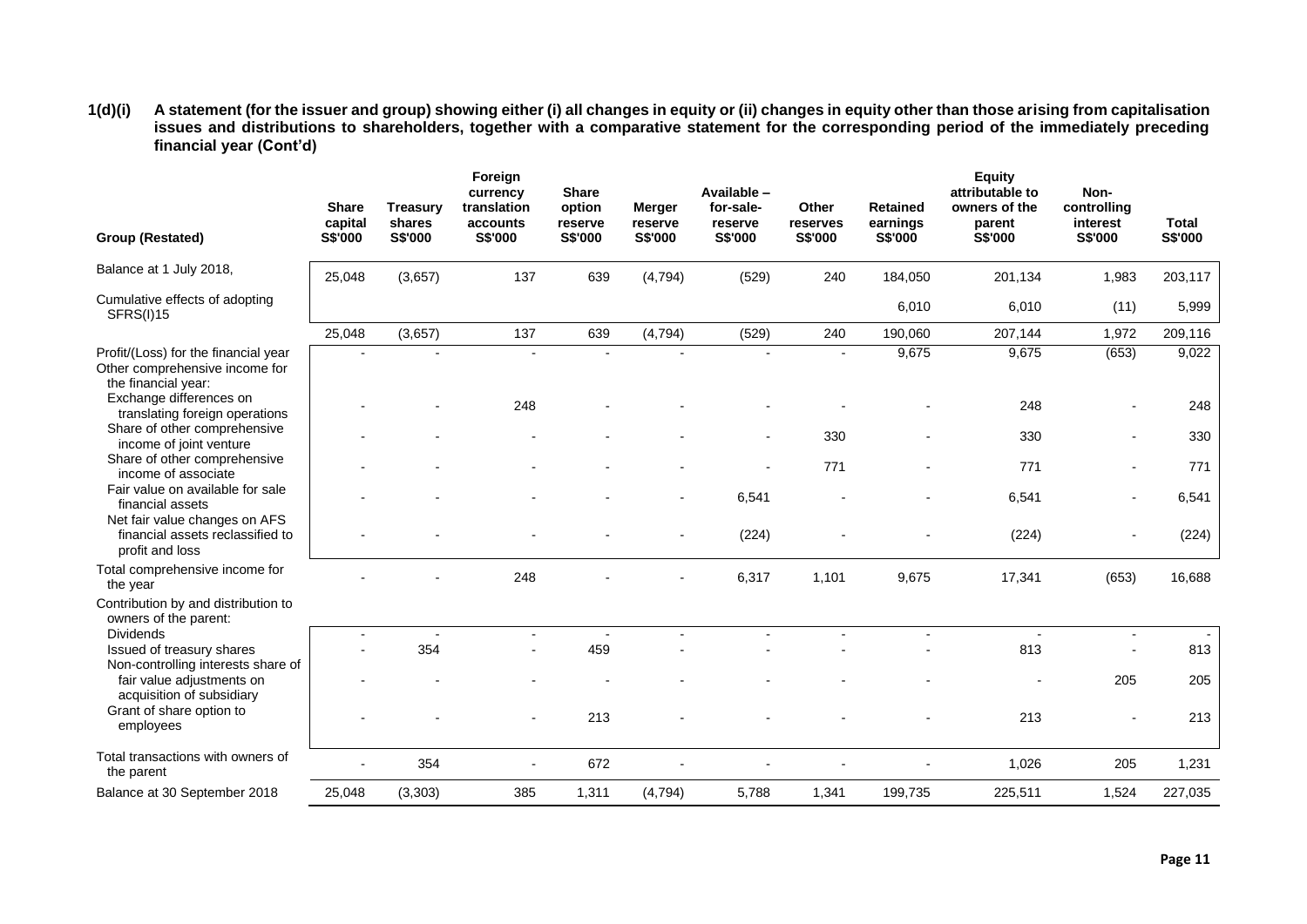**1(d)(i) A statement (for the issuer and group) showing either (i) all changes in equity or (ii) changes in equity other than those arising from capitalisation issues and distributions to shareholders, together with a comparative statement for the corresponding period of the immediately preceding financial year (cont'd)**

|                                                                                                                                   | <b>Share</b><br>capital<br>S\$'000 | <b>Treasury</b><br><b>Shares</b><br>S\$'000 | <b>Share</b><br>option<br>reserve<br>S\$'000 | Fair<br>value<br>reserve<br>S\$'000 | <b>Retained</b><br>earnings<br>S\$'000 | Total<br>S\$'000      |
|-----------------------------------------------------------------------------------------------------------------------------------|------------------------------------|---------------------------------------------|----------------------------------------------|-------------------------------------|----------------------------------------|-----------------------|
| <b>Company (Unaudited)</b>                                                                                                        |                                    |                                             |                                              |                                     |                                        |                       |
| Balance at 1 October 2018<br>Cumulative effects of adopting SFRS(I)9                                                              | 25,048                             | (3, 303)                                    | 1,311                                        | (1,650)                             | 7,585<br>(1, 917)                      | 30,641<br>(3, 567)    |
|                                                                                                                                   | 25,048                             | (3, 303)                                    | 1,311                                        | (1,650)                             | 5,668                                  | 27,074                |
| Profit for the financial year                                                                                                     |                                    |                                             |                                              |                                     | 6,709                                  | 6,709                 |
| Other comprehensive income for the<br>financial year:<br>Fair value loss on financial assets<br>at FVOCI                          |                                    |                                             |                                              | (750)                               |                                        | (750)                 |
| Total comprehensive income for the<br>period                                                                                      | $\blacksquare$                     |                                             | $\overline{\phantom{a}}$                     | (750)                               | 6,709                                  | 5,959                 |
| Contribution by and distribution to owners of<br>the parent:<br><b>Dividends</b><br>Exercise share option<br>Share option expense | $\blacksquare$                     |                                             | 180<br>256                                   |                                     | (5,276)                                | (5,276)<br>180<br>256 |
| Total transactions with owners of the parent                                                                                      |                                    |                                             | 436                                          |                                     | (5,276)                                | (4, 840)              |
| <b>Balance at 30 September 2019</b>                                                                                               | 25,048                             | (3, 303)                                    | 1,747                                        | (2,400)                             | 7,101                                  | 28,193                |
|                                                                                                                                   |                                    |                                             |                                              |                                     |                                        |                       |
| <b>Company (Restated)</b>                                                                                                         |                                    |                                             |                                              |                                     |                                        |                       |
| Balance at 1 October 2017,<br>as previously reported<br>Prior year restatements                                                   | 25,061<br>(13)                     | (3,657)                                     | 639                                          | (225)                               | 4,829<br>(3,605)                       | 26,647<br>(3,618)     |
| Balance at 1 October 2017,<br>as restated                                                                                         | 25,048                             | (3,657)                                     | 639                                          | (225)                               | 1,224                                  | 23,029                |
| Profit for the financial year                                                                                                     |                                    |                                             |                                              |                                     | 11,589                                 | 11,589                |
| Other comprehensive income for the<br>financial year:<br>Fair value loss on available for sale financial<br>assets                |                                    |                                             |                                              | 225                                 |                                        | 225                   |
| Total comprehensive income for the year                                                                                           | $\blacksquare$                     |                                             |                                              | 225                                 | 11,589                                 | 11,814                |
| Contribution by and distribution to owners of<br>the parent:<br><b>Dividends</b>                                                  |                                    | 354                                         |                                              |                                     | (5,228)                                | (5,228)               |
| Issuance of treasury shares<br>Grant of share options to employees                                                                |                                    |                                             | 459<br>213                                   |                                     |                                        | 813<br>213            |
| Total transactions with owners of the parent                                                                                      |                                    | 354                                         | 672                                          |                                     | (5, 228)                               | (4,202)               |
| <b>Balance at 30 September 2018</b>                                                                                               | 25,048                             | (3, 303)                                    | 1,311                                        |                                     | 7,585                                  | 30,641                |
|                                                                                                                                   |                                    |                                             |                                              |                                     |                                        |                       |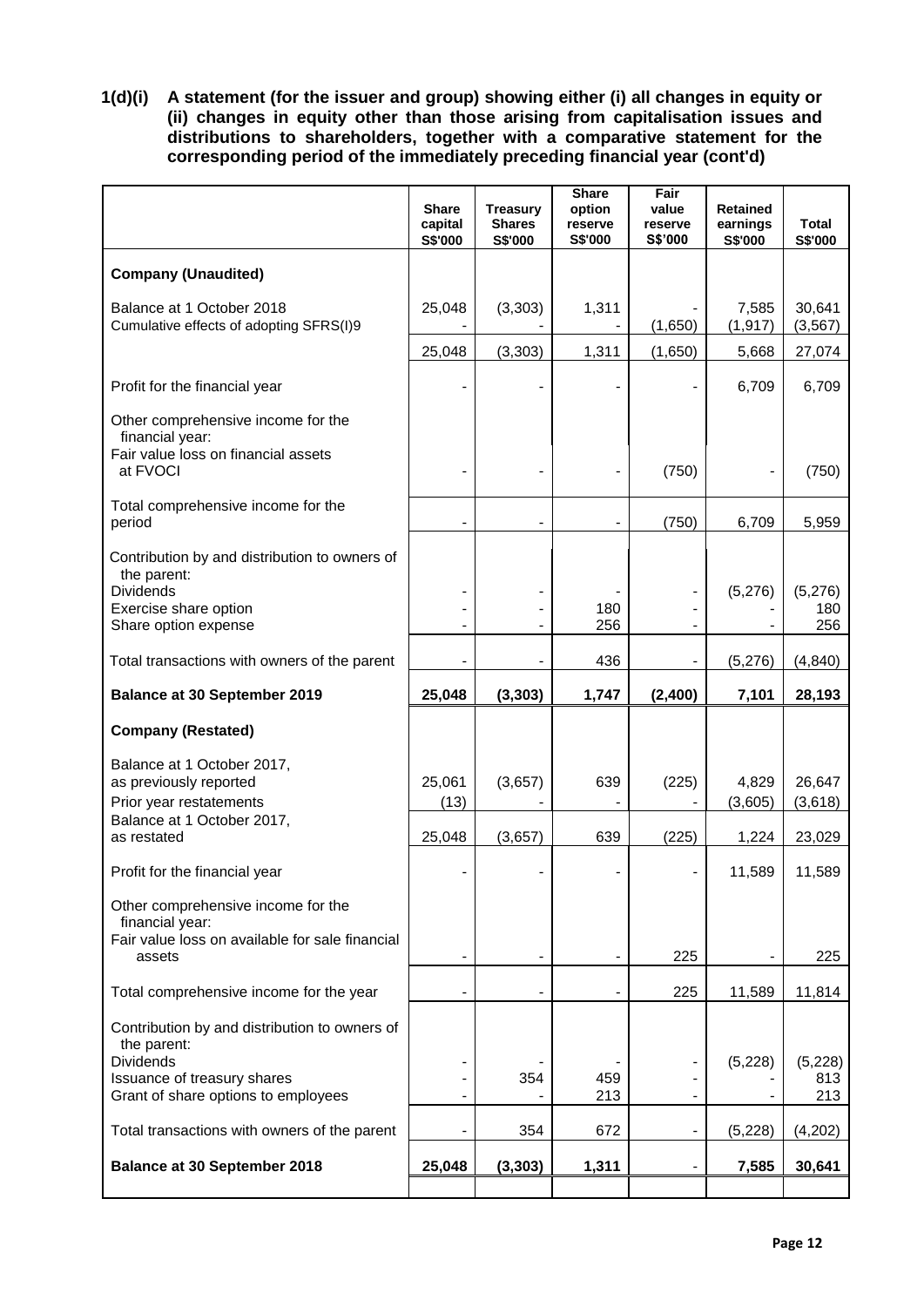**1(d)(i) A statement (for the issuer and group) showing either (i) all changes in equity or (ii) changes in equity other than those arising from capitalisation issues and distributions to shareholders, together with a comparative statement for the corresponding period of the immediately preceding financial year (cont'd)**

| <b>Company (Unaudited)</b><br>(3, 303)<br>1,503<br>(675)<br>207<br>Balance at 1 July 2019<br>25,048<br>Cumulative effects of adopting SFRS(I)9<br>(1,650)<br>(1, 917)<br>25,048<br>(3, 303)<br>1,503<br>(2, 325)<br>(1,710)<br>8,811<br>Profit for the financial period<br>Other comprehensive income for the<br>period:<br>Fair value loss on financial assets<br>at FVOCI<br>(75)<br>(75)<br>Total comprehensive income for the period<br>8,811<br>$\blacksquare$<br>Contribution by and distribution to owners<br>of the parent:<br>Exercise share option<br>180<br>-<br>Share issue expenses<br>64<br>۰<br>Total transactions with owners of<br>244<br>the parent<br><b>Balance at 30 September 2019</b><br>25,048<br>(3, 303)<br>1,747<br>(2,400)<br>7,101<br><b>Company (Restated)</b><br>Balance at 1 July 2018,<br>as previously reposted<br>25,061<br>(3,657)<br>767<br>(225)<br>1,027<br>Prior year restatements<br>(13)<br>(3,605)<br>Balance at 1 July 2018,<br>(225)<br>as restated<br>25,048<br>(3,657)<br>767<br>(2,578)<br>10,163<br>Profit for the financial period<br>Other comprehensive income for the<br>period:<br>Fair value loss on available for sale<br>financial assets<br>225<br>-<br>$\blacksquare$<br>225<br>Total comprehensive income for the period<br>10,163<br>Contribution by and distribution to owners<br>of the parent:<br><b>Dividends</b><br>Issuance of treasury shares<br>354<br>459<br>Grant of share options to employees<br>85 |                                       | <b>Share</b><br>capital<br>S\$'000 | <b>Treasury</b><br><b>Shares</b><br>S\$'000 | <b>Share</b><br>option<br>reserve<br>S\$'000 | Fair<br>value<br>reserve<br>S\$'000 | <b>Retained</b><br>earnings<br>S\$'000 | <b>Total</b><br>S\$'000 |
|------------------------------------------------------------------------------------------------------------------------------------------------------------------------------------------------------------------------------------------------------------------------------------------------------------------------------------------------------------------------------------------------------------------------------------------------------------------------------------------------------------------------------------------------------------------------------------------------------------------------------------------------------------------------------------------------------------------------------------------------------------------------------------------------------------------------------------------------------------------------------------------------------------------------------------------------------------------------------------------------------------------------------------------------------------------------------------------------------------------------------------------------------------------------------------------------------------------------------------------------------------------------------------------------------------------------------------------------------------------------------------------------------------------------------------------------------------------------------|---------------------------------------|------------------------------------|---------------------------------------------|----------------------------------------------|-------------------------------------|----------------------------------------|-------------------------|
|                                                                                                                                                                                                                                                                                                                                                                                                                                                                                                                                                                                                                                                                                                                                                                                                                                                                                                                                                                                                                                                                                                                                                                                                                                                                                                                                                                                                                                                                              |                                       |                                    |                                             |                                              |                                     |                                        |                         |
|                                                                                                                                                                                                                                                                                                                                                                                                                                                                                                                                                                                                                                                                                                                                                                                                                                                                                                                                                                                                                                                                                                                                                                                                                                                                                                                                                                                                                                                                              |                                       |                                    |                                             |                                              |                                     |                                        | 22,780<br>(3, 567)      |
|                                                                                                                                                                                                                                                                                                                                                                                                                                                                                                                                                                                                                                                                                                                                                                                                                                                                                                                                                                                                                                                                                                                                                                                                                                                                                                                                                                                                                                                                              |                                       |                                    |                                             |                                              |                                     |                                        | 19,213                  |
|                                                                                                                                                                                                                                                                                                                                                                                                                                                                                                                                                                                                                                                                                                                                                                                                                                                                                                                                                                                                                                                                                                                                                                                                                                                                                                                                                                                                                                                                              |                                       |                                    |                                             |                                              |                                     |                                        | 8,811                   |
|                                                                                                                                                                                                                                                                                                                                                                                                                                                                                                                                                                                                                                                                                                                                                                                                                                                                                                                                                                                                                                                                                                                                                                                                                                                                                                                                                                                                                                                                              |                                       |                                    |                                             |                                              |                                     |                                        |                         |
|                                                                                                                                                                                                                                                                                                                                                                                                                                                                                                                                                                                                                                                                                                                                                                                                                                                                                                                                                                                                                                                                                                                                                                                                                                                                                                                                                                                                                                                                              |                                       |                                    |                                             |                                              |                                     |                                        | (75)                    |
|                                                                                                                                                                                                                                                                                                                                                                                                                                                                                                                                                                                                                                                                                                                                                                                                                                                                                                                                                                                                                                                                                                                                                                                                                                                                                                                                                                                                                                                                              |                                       |                                    |                                             |                                              |                                     |                                        | 8,736                   |
|                                                                                                                                                                                                                                                                                                                                                                                                                                                                                                                                                                                                                                                                                                                                                                                                                                                                                                                                                                                                                                                                                                                                                                                                                                                                                                                                                                                                                                                                              |                                       |                                    |                                             |                                              |                                     |                                        |                         |
|                                                                                                                                                                                                                                                                                                                                                                                                                                                                                                                                                                                                                                                                                                                                                                                                                                                                                                                                                                                                                                                                                                                                                                                                                                                                                                                                                                                                                                                                              |                                       |                                    |                                             |                                              |                                     |                                        | 180<br>64               |
|                                                                                                                                                                                                                                                                                                                                                                                                                                                                                                                                                                                                                                                                                                                                                                                                                                                                                                                                                                                                                                                                                                                                                                                                                                                                                                                                                                                                                                                                              |                                       |                                    |                                             |                                              |                                     |                                        | 244                     |
|                                                                                                                                                                                                                                                                                                                                                                                                                                                                                                                                                                                                                                                                                                                                                                                                                                                                                                                                                                                                                                                                                                                                                                                                                                                                                                                                                                                                                                                                              |                                       |                                    |                                             |                                              |                                     |                                        | 28,193                  |
|                                                                                                                                                                                                                                                                                                                                                                                                                                                                                                                                                                                                                                                                                                                                                                                                                                                                                                                                                                                                                                                                                                                                                                                                                                                                                                                                                                                                                                                                              |                                       |                                    |                                             |                                              |                                     |                                        |                         |
|                                                                                                                                                                                                                                                                                                                                                                                                                                                                                                                                                                                                                                                                                                                                                                                                                                                                                                                                                                                                                                                                                                                                                                                                                                                                                                                                                                                                                                                                              |                                       |                                    |                                             |                                              |                                     |                                        | 22,973<br>(3,618)       |
|                                                                                                                                                                                                                                                                                                                                                                                                                                                                                                                                                                                                                                                                                                                                                                                                                                                                                                                                                                                                                                                                                                                                                                                                                                                                                                                                                                                                                                                                              |                                       |                                    |                                             |                                              |                                     |                                        | 19,355                  |
|                                                                                                                                                                                                                                                                                                                                                                                                                                                                                                                                                                                                                                                                                                                                                                                                                                                                                                                                                                                                                                                                                                                                                                                                                                                                                                                                                                                                                                                                              |                                       |                                    |                                             |                                              |                                     |                                        | 10,163                  |
|                                                                                                                                                                                                                                                                                                                                                                                                                                                                                                                                                                                                                                                                                                                                                                                                                                                                                                                                                                                                                                                                                                                                                                                                                                                                                                                                                                                                                                                                              |                                       |                                    |                                             |                                              |                                     |                                        |                         |
|                                                                                                                                                                                                                                                                                                                                                                                                                                                                                                                                                                                                                                                                                                                                                                                                                                                                                                                                                                                                                                                                                                                                                                                                                                                                                                                                                                                                                                                                              |                                       |                                    |                                             |                                              |                                     |                                        | 225                     |
|                                                                                                                                                                                                                                                                                                                                                                                                                                                                                                                                                                                                                                                                                                                                                                                                                                                                                                                                                                                                                                                                                                                                                                                                                                                                                                                                                                                                                                                                              |                                       |                                    |                                             |                                              |                                     |                                        | 10,388                  |
|                                                                                                                                                                                                                                                                                                                                                                                                                                                                                                                                                                                                                                                                                                                                                                                                                                                                                                                                                                                                                                                                                                                                                                                                                                                                                                                                                                                                                                                                              |                                       |                                    |                                             |                                              |                                     |                                        |                         |
|                                                                                                                                                                                                                                                                                                                                                                                                                                                                                                                                                                                                                                                                                                                                                                                                                                                                                                                                                                                                                                                                                                                                                                                                                                                                                                                                                                                                                                                                              |                                       |                                    |                                             |                                              |                                     |                                        | 813<br>85               |
| parent<br>354<br>544                                                                                                                                                                                                                                                                                                                                                                                                                                                                                                                                                                                                                                                                                                                                                                                                                                                                                                                                                                                                                                                                                                                                                                                                                                                                                                                                                                                                                                                         | Total transactions with owners of the |                                    |                                             |                                              |                                     |                                        | 898                     |
| 1,311<br>7,585<br><b>Balance at 30 September 2018</b><br>25,048<br>(3, 303)                                                                                                                                                                                                                                                                                                                                                                                                                                                                                                                                                                                                                                                                                                                                                                                                                                                                                                                                                                                                                                                                                                                                                                                                                                                                                                                                                                                                  |                                       |                                    |                                             |                                              |                                     |                                        | 30,641                  |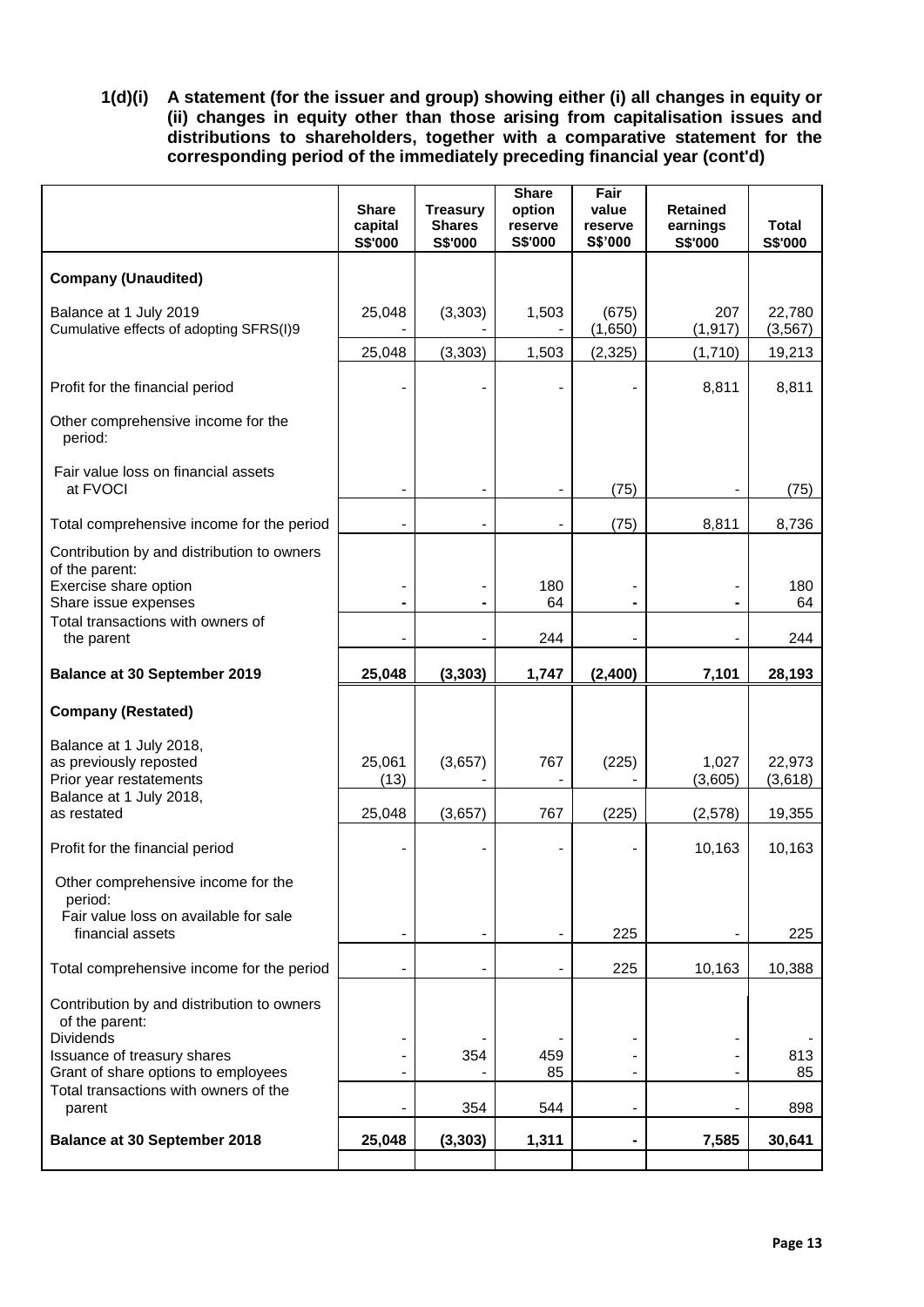**1(d)(ii) Details of any changes in the company's share capital arising from right issue, bonus issue, share buy-backs, exercise of share options or warrants, conversion of other issues of equity securities, issue of shares for cash or as consideration for acquisition or for any other purpose since the end of the previous period reported on. State the number of shares that may be issued on conversion of all the outstanding convertibles, if any, against the total number of issued shares excluding treasury shares and subsidiary holdings of the issuer, as at the end of the current financial period reported on and as at the end of the corresponding period of the immediately preceding financial year. State also the number of shares held as treasury shares and the number of subsidiary holdings, if any, and the percentage of the aggregate number of treasury shares and subsidiary holdings held against the total number of shares outstanding in a class that is listed as at the end of the current financial period reported on and as at the end of the corresponding period of the immediately preceding financial year.**

|                         | Number of<br>issued shares<br>(excluding<br><b>Treasury Shares)</b> | Share capital<br>(S\$) |
|-------------------------|---------------------------------------------------------------------|------------------------|
| As at 1 July 2019       | 234.510.000                                                         | 25,048,000             |
| Movement                | 500,000                                                             | -                      |
| As at 30 September 2019 | 235,010,000                                                         | 25,048,000             |

As at 30 September 2019, there were 6,705,000 outstanding options issued under Employee Share Option Scheme (the "ESOS") (30 September 2018: 6,930,000), which are convertible into 6,705,000 (30 September 2018: 6,930,000) shares. The total number of issued shares excluding treasury shares of the Company was 235,010,000 and 234,510,000 as at 30 September 2019 and 30 September 2018 respectively. Save for the options, the Company did not have any outstanding convertibles as at 30 September 2019 and 30 September 2018.

As at 30 September 2019, the Company held 7,555,000 treasury shares (30 September 2018: 8,055,000 treasury shares) representing 3.11% (30 September 2018: 3.32%) of the total number of issued shares (including treasury shares) of 242,565,000 shares. The Company does not have any subsidiary holdings as at the periods ended 30 September 2019 and 30 September 2018.

#### **1(d)(iii) To show the number of issued shares excluding treasury shares as at the end of the current financial period and as at the end of the immediately preceding year**

|                                                             | <b>30/09/2019</b><br><b>Unaudited</b> | <b>JU/UY/ZUTO</b><br><b>Audited</b> |
|-------------------------------------------------------------|---------------------------------------|-------------------------------------|
| Total number of issued shares                               | 242,565,000                           | 242,565,000                         |
| Treasury shares                                             | (7,555,000)                           | (8,055,000)                         |
| Total number of issued shares,<br>excluding treasury shares | 235,010,000                           | 234,510,000                         |

**30/09/2019**

#### **1(d)(iv) A statement showing all sales, transfers, cancellation and/or use of treasury shares as at the end of the current financial period reported on.**

Movement of treasury shares:

As at 1 October 2018 Sales, transfers, disposals and/or cancellation As at 30 September 2019

| Number of<br><b>Treasury Shares</b> |
|-------------------------------------|
| 8,055,000                           |
| (500,000)                           |
| 7.555.000                           |

┯

**30/09/2018**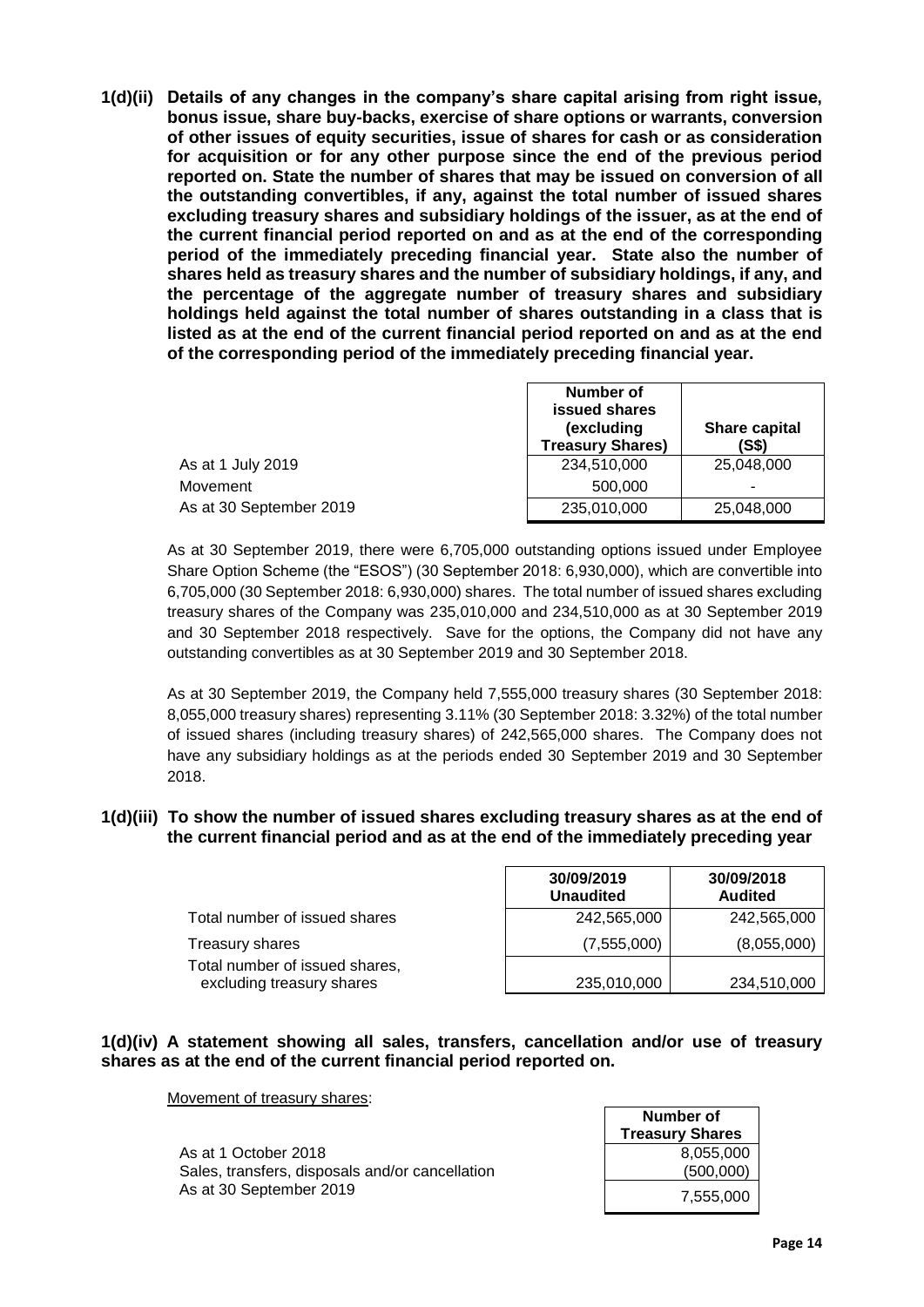# **1(d)(v) A statement showing all sales, transfers, cancellation and/ or use of subsidiary holdings as at the end of the current financial period reported on (cont'd)**

There is no subsidiary holdings.

### **2. Whether the figures have been audited, or reviewed and in accordance with which auditing standard or practice.**

The figures have not been audited or reviewed by the Company's auditors.

#### **3. Where the figures have been audited or reviewed, the auditors' report (including any qualifications or emphasis of matter)**

Not applicable.

#### **4. Whether the same accounting policies and methods of computation as in the issuer's most recently audited annual financial statements have been applied**

Except as disclosed in note (5) below, the financial results for the current financial year reported on have been presented using the same accounting policies and methods of computation as in the Company's most recently audited financial statement as set out in the Annual Report for the financial year ended 30 September 2018.

#### **5. If there are any changes in the accounting policies and methods of computation, including any required by an accounting standard, what has changed, as well as the reasons for and the effect of the change**

The Group has adopted Singapore Financial Reporting Standard (International) ("SFRS(I)") 1 October 2018 and issued its first set of financial information prepared under SFRS(I) from the first quarter ended 31 December 2018. In adopting SFRS(I), the Group is required to apply all of the specific transition requirements in SFRS(I) 1 First-time Adoption of Singapore Financial Reporting Standards (International). The Group has also concurrently applied SFRS(I) 15 *Revenue from Contracts with Customers* and SFRS(I) 9 *Financial Instruments*.

With regards to SFRS(I) 15 *Revenue from Contracts with Customers*, before 1 October 2018, the Group recognises construction contract revenue by reference to the stage of completion of the contract activity at the end of each reporting period, when the outcome of a construction contract can be estimated reliably. The output method is used to determine the stage of completion, where the value of work performed is certified by the architects or quantity surveyors to the total contract sum. Upon the adoption of SFRS(I)15, the Group will continue to recognise contract revenue over time by measuring the progress towards complete satisfaction of performance obligations. Under the new standard, the methods of measuring progress include output methods or input methods. The Group has determined that the cost-based input method reflects the over-time transfer of control to customers.

SFRS(I) 9 replaces most of the existing guidance in FRS 39 Financial Instruments: Recognition and Measurement. It includes revised guidance for a new expected credit loss model for calculating impairment on financial assets.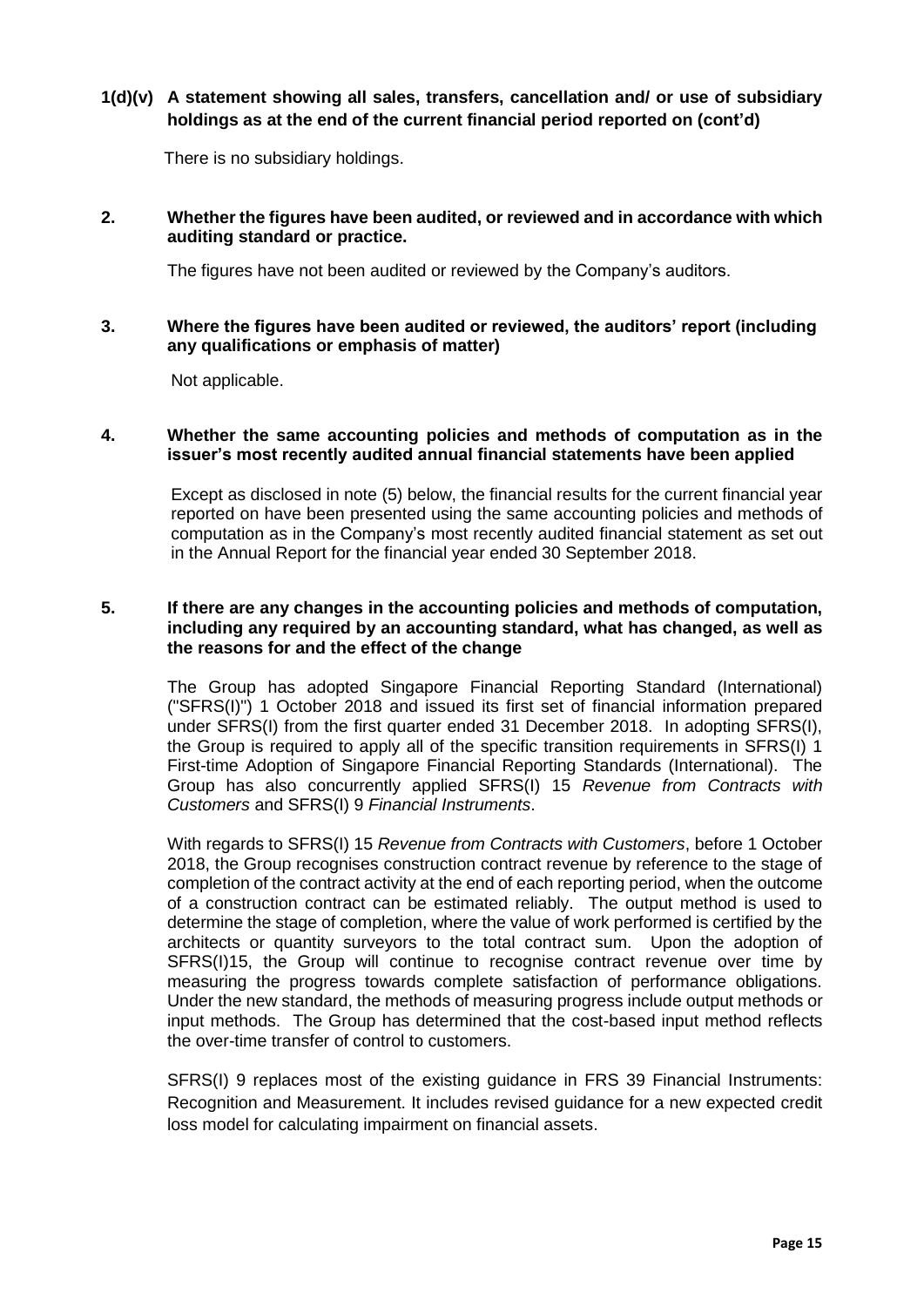**5. If there are any changes in the accounting policies and methods of computation, including any required by an accounting standard, what has changed, as well as the reasons for and the effect of the change (cont'd)**

The new impairment requirements are expected to result in changes to and likely increase in impairment loss allowance on trade and other receivables, due to earlier recognition of credit losses. The Group adopted the simplified model for its trade receivables and will record an allowance for lifetime expected losses from initial recognition. For other receivables and financial guarantee provided by the Group, the Group has provided for 12 months and lifetime expected losses under the three-stage model.

The following reconciliations summarise the impacts on initial application of SFRS(I) 15 on the Group's financial statements:.

#### **Consolidated Income Statement**

#### **12 Months ended 30 September 2018**

|                                               | As previously<br>reported | <b>Effects</b> | <b>Restated</b> |
|-----------------------------------------------|---------------------------|----------------|-----------------|
|                                               | <b>S\$'000</b>            | S\$'000        | <b>S\$'000</b>  |
| Revenue                                       | 165,005                   | (5, 192)       | 159,813         |
| Cost of sales                                 | (133,691)                 | 10,927         | (122, 764)      |
| Gross profit                                  | 31,314                    |                | 37,049          |
| Other income                                  | 8,875                     |                | 8,875           |
| Administration expenses                       | (20, 173)                 |                | (20, 173)       |
| Finance costs                                 | (5,689)                   |                | (5,689)         |
| Share of results of joint venture, net of tax | 7,390                     | (2,957)        | 4,433           |
| Share of results of associate, net of tax     | 3,031                     |                | 3,031           |
| Profit before income tax                      | 24,748                    |                | 27,526          |
| Income tax expense                            | (3, 351)                  | (1,268)        | (4, 619)        |
| Profit after tax for the financial year       | 21,397                    | 1,510          | 22,907          |
|                                               | 19%                       |                |                 |
| Profit attributable to:                       |                           |                |                 |
| Owners of the parent                          | 21,974                    |                | 23,482          |
| Non-controlling interests                     | (577)                     | $\mathfrak{p}$ | (575)           |
|                                               | 21,397                    |                | 22,907          |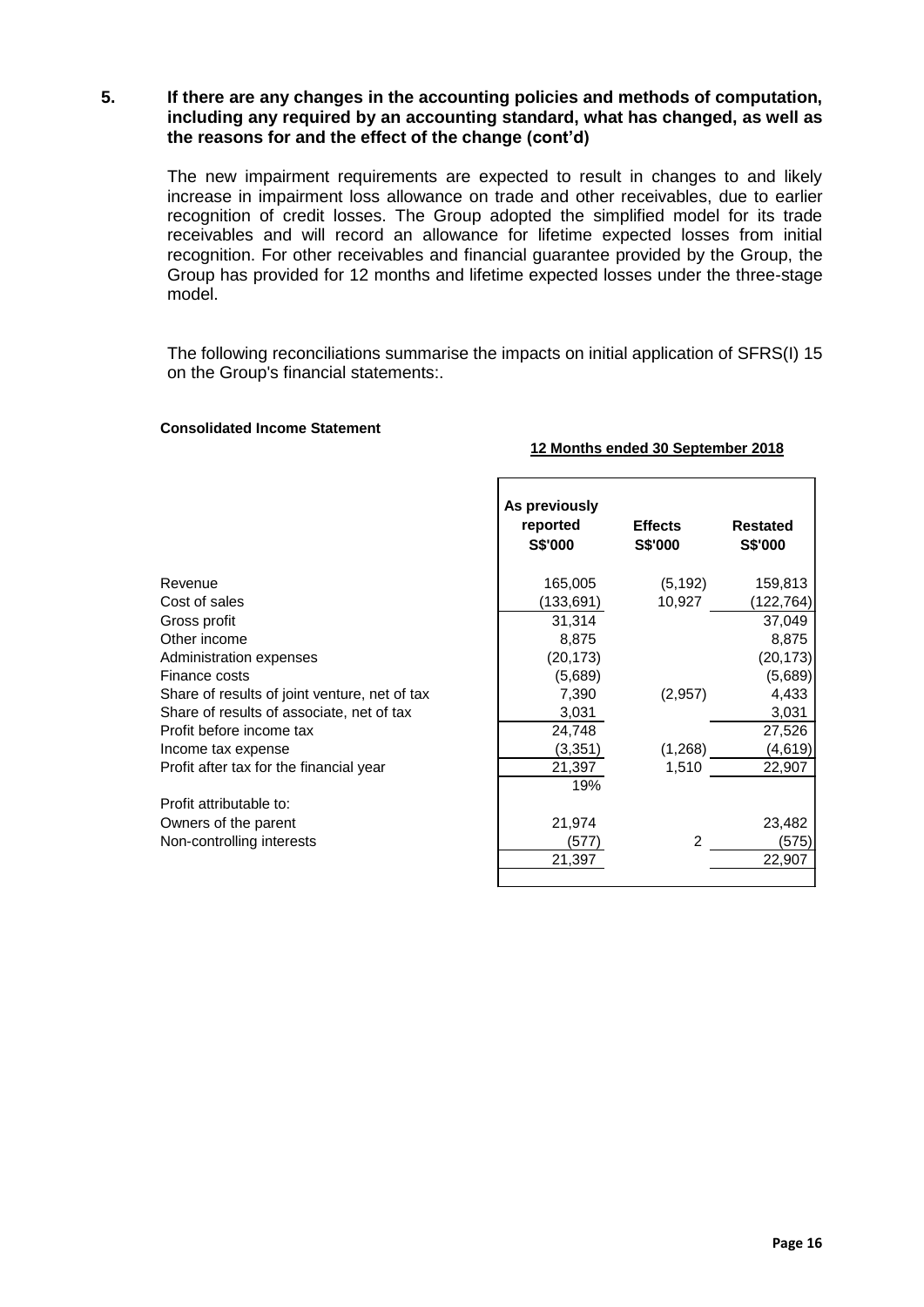**5. If there are any changes in the accounting policies and methods of computation, including any required by an accounting standard, what has changed, as well as the reasons for and the effect of the change (cont'd)**

|                                     |                | As at 30 September 2018 |                 | As at 1 October 2017 |               |                 |
|-------------------------------------|----------------|-------------------------|-----------------|----------------------|---------------|-----------------|
|                                     |                |                         |                 |                      |               |                 |
|                                     | As per         |                         |                 | As per               |               |                 |
|                                     | previously     | <b>Effect</b>           | <b>Restated</b> | previously           | <b>Effect</b> | <b>Restated</b> |
|                                     | reported       |                         |                 | reported             |               |                 |
|                                     | <b>Audited</b> |                         |                 | <b>Audited</b>       |               |                 |
|                                     | S\$'000        | S\$'000                 | S\$'000         | <b>S\$'000</b>       | S\$'000       | S\$'000         |
| <b>Assets</b>                       |                |                         |                 |                      |               |                 |
| Property, plant and equipment       | 19,485         |                         | 19,485          | 22,776               |               | 22,776          |
| Investment properties               | 22,827         |                         | 22,827          | 23,321               |               | 23,321          |
| Investment in associates            | 48,534         |                         | 48,534          | 29,411               |               | 29,411          |
| Investments in joint ventures       | 8,946          | 1,848                   | 10,794          | 3,572                | 4,805         | 8,377           |
| Intangible assets                   | 274            |                         | 274             | 253                  |               | 253             |
| Avaialble-for-sale financial assets | 57,993         |                         | 57,993          | 56,107               |               | 56,107          |
| Finance lease receivables           | 637            |                         | 637             | 772                  |               | 772             |
| Other receivables                   | 122,847        |                         | 122,847         | 86,247               |               | 86,247          |
| Deferred tax assets                 | 396            | (15)                    | 381             | 446                  | 426           | 872             |
| Inventories                         | 1,765          |                         | 1,765           | 2,016                |               | 2,016           |
| Trade and other receivables         | 95,253         | (6, 383)                | 88,870          | 116,040              | (1, 186)      | 114,854         |
| Contract assets                     | 25,468         | (22)                    | 25,446          | 30,648               | (27)          | 30,621          |
| Others                              | 1,357          |                         | 1,357           | 1,027                |               | 1,027           |
| Fixed deposits pledged              | 527            |                         | 527             | 41,971               |               | 41,971          |
| Cash and cash equivalents           | 73,399         |                         | 73,399          | 35,354               |               | 35,354          |
| <b>Total assets</b>                 | 479,708        |                         | 475,136         | 449,961              |               | 453,979         |
|                                     |                |                         |                 |                      |               |                 |
| <b>Equity</b><br>Share capital      | 25,048         |                         | 25,048          | 25,048               |               | 25,048          |
| Treasury shares                     | (3,303)        |                         | (3,303)         | (3,657)              |               | (3,657)         |
| Other reserves                      | 4,031          |                         | 4,031           | (4,688)              |               | (4,688)         |
| Retained earnings                   | 192,217        | (7, 518)                | 199,735         | 175,471              | (6,010)       | 181,481         |
|                                     | 217,993        |                         | 225,511         | 192,174              |               | 198,184         |
| Non-controlling interests           | 1,533          | 9                       | 1,524           | 1,905                | 11            | 1,894           |
| <b>Total equity</b>                 | 219,526        |                         | 227,035         | 194,079              |               | 200,078         |
|                                     |                |                         |                 |                      |               |                 |
| <b>Liabilities</b>                  |                |                         |                 |                      |               |                 |
| <b>Others</b>                       | 1,308          |                         | 1,308           | 2,020                |               | 2,020           |
| Medium term notes                   | 84,306         |                         | 84,306          | 84,074               |               | 84,074          |
| Trade and other payables            | 130,222        | 12,908                  | 117,314         | 149,125              | 1,981         | 147,144         |
| Bank borrowings                     | 40,710         |                         | 40,710          | 14,519               |               | 14,519          |
| Current income tax payable          | 3,636          | (827)                   | 4,463           | 6,144                |               | 6,144           |
| <b>Total liabilities</b>            | 260,182        |                         | 248,101         | 255,882              |               | 253,901         |
|                                     |                |                         |                 |                      |               |                 |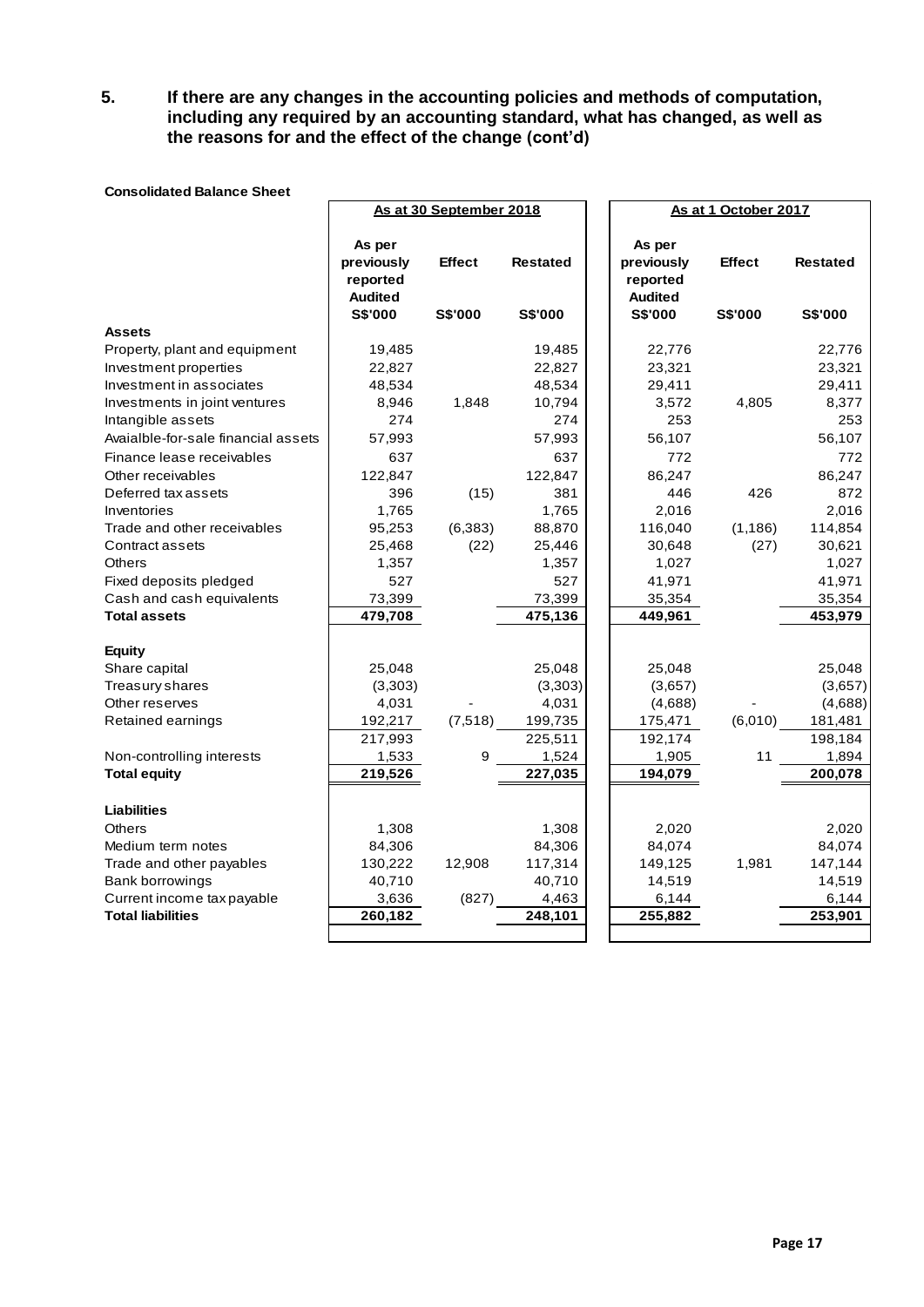**6. Earnings per ordinary share of the group for the current period reported on and the corresponding period of the immediately preceding financial year, after deducting any provision for preference dividends.**

**(a) Based on the weighted average number of ordinary shares on issue; and (b) On a fully diluted basis (detailing any adjustments made to the earnings).**

|                                                                | Group                          |                               | Group                          |                               |  |  |
|----------------------------------------------------------------|--------------------------------|-------------------------------|--------------------------------|-------------------------------|--|--|
|                                                                | <b>Fourth Quarter ended</b>    |                               |                                | <b>Twelve Months ended</b>    |  |  |
|                                                                | 30/09/2019<br><b>Unaudited</b> | 30/09/2018<br><b>Restated</b> | 30/09/2019<br><b>Unaudited</b> | 30/09/2018<br><b>Restated</b> |  |  |
| Profit attributable to owners of<br>the parent $(S$'000)$      | 6,011                          | 9,675                         | 16,306                         | 23,482                        |  |  |
| (i) Earnings per share ("EPS") $-$<br>Basic                    |                                |                               |                                |                               |  |  |
| (Singapore cents) $(1)$                                        | 2.56                           | 4.13                          | 6.95                           | 10.08                         |  |  |
| Weighted average number of<br>ordinary shares <sup>(3)</sup>   | 234,683,913                    | 234,248,859                   | 234,553,836                    | 232,854,795                   |  |  |
| (ii) Earnings per share (" <b>EPS</b> ") $-$<br>Diluted        |                                |                               |                                |                               |  |  |
| (Singapore cents) <sup>(2)</sup><br>Weighted average number of | 2.55                           | 4.10                          | 6.92                           | 9.99                          |  |  |
| ordinary shares <sup>(3)</sup>                                 | 235,358,934                    | 236,071,065                   | 235,792,393                    | 235,161,061                   |  |  |

Notes:

(1) The calculation for the basic EPS for the relevant financial periods is based on the weighted average number of ordinary shares of the Company.

(1) The calculation for the diluted EPS is based on the weighted average number of ordinary shares of the Company after adjusting for lapsed Options and dilution assuming the options are fully exercised into ordinary shares of the Company.

**7. Net asset value (for the issuer and group) per ordinary share based on the total number of issued share capital excluding treasury shares of the issuer at the end of the (a) current period reported on and (b) immediately preceding financial year**

|                                                                                             | Group                                                    |             | Company                        |                               |  |
|---------------------------------------------------------------------------------------------|----------------------------------------------------------|-------------|--------------------------------|-------------------------------|--|
|                                                                                             | 30/09/2019<br>30/09/2018<br><b>Unaudited</b><br>Restated |             | 30/09/2019<br><b>Unaudited</b> | 30/09/2018<br><b>Restated</b> |  |
| Net asset value per ordinary<br>share (Singapore cents)                                     | 94.91                                                    | 96.16       | 12.00                          | 13.07                         |  |
| Number of issued shares<br>excluding treasury shares<br>at the end of the financial<br>year | 235,010,000                                              | 234,510,000 | 235,010,000                    | 234,510,000                   |  |

<sup>(3)</sup> The figure was computed taking into account the shares bought back during the relevant financial periods.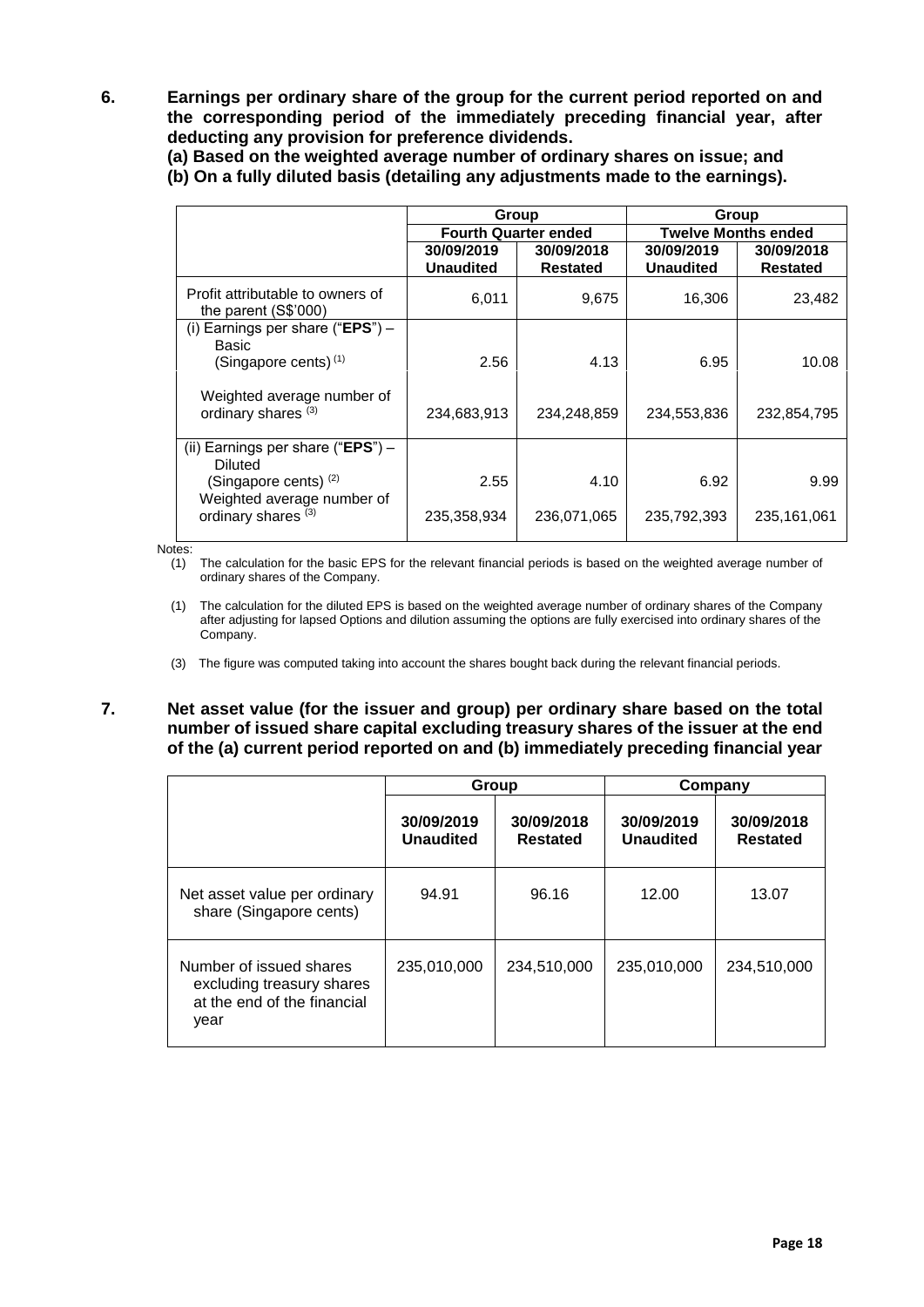- **8. A review of the performance of the group, to the extent necessary for a reasonable understanding of the group's business. It must include a discussion of the following:-**
	- **(a) any significant factors that affected the turnover, costs, and earnings of the group for the current financial period reported on, including (where applicable) seasonal or cyclical factors; and**
	- **(b) any material factors that affected the cash flow, working capital, assets or liabilities of the group during the current financial period reported on.**

#### **Review of the performance**

#### **Revenue**

Group's revenue decreased by 20.6% in fourth quarter ended 30 September 2019 **("4Q2019")** to S\$37.9 million as compared to S\$47.8 million in fourth quarter ended 30 September 2018 **("4Q2018")**. The decrease was due to lower recognition of revenue from construction project in the current reporting quarter.

For 12 months ended 30 September 2019 **("12M2019")**, revenue increased by 1.7% to S\$162.6 million as compared to S\$159.8 million in the previous corresponding year ended 30 September 2018 **("12M2018")**. The increase was due mainly to higher revenue recognition from projects such as Seaside Residences condominium at Siglap, National Skin Centre and Pullman Maldives Maamutaa Resort.

#### **Gross Profit & Gross Profit Margin**

In 4Q2019, gross profit increase by 29.3% to S\$24.7 million compared to S\$19.1 million in 4Q2018. Gross margin was 65.0% compared to 40.0% in 4Q2018. The increase in gross margin was mainly due to realization of cost savings upon finalization and settlement of accounts with subcontractors with regards to some of the construction projects.

In 12M2019, the Group recorded a gross profit of S\$36.2 million with gross profit margin of 22.3% compared to gross profit of S\$37.0 million and gross profit margin of 23.2% in 12M2018.

#### **Other Income**

Other income increased from S\$2.0 million in 4Q2018 to S\$9.6 million in 4Q2019. For 12M2019, other income increased by 60.8% or S\$5.4 million to S\$ 14.3 million. The increase was mainly attributed to dividend income of S\$0.5 million, fair value gain of S\$4.7 million on loan receivables and foreign exchange gain of S\$2.1 million as a result of strengthening of the United States dollar and Japanese Yen against the Singapore dollar.

#### **Administration Expenses**

In 4Q2019, administration expenses increased by S\$11.9 million to S\$18.6 million compared to S\$6.7 million in 4Q2018. The increase was mainly attributable to the impairment loss on investment in associates of S\$7.2 million and provision of estimated credit loss ("ECL") for non-trade receivables and corporate guarantee liability of S\$5.5 million. The increase was offset by lower professional fees and other overheads.

For 12M2019, administrative expenses increased by S\$8.9 to S\$29.1 million compared to S\$20.2 million in 12M2018. The increase was mainly due to the impairment loss on investment in associates of S\$7.2 million; provision of ECL for non-trade receivables and corporate guarantee liability of S\$5.5 million and offset by absence of impairment loss on available-for-sale financial asset of S\$4.4 million recorded in 12M2018.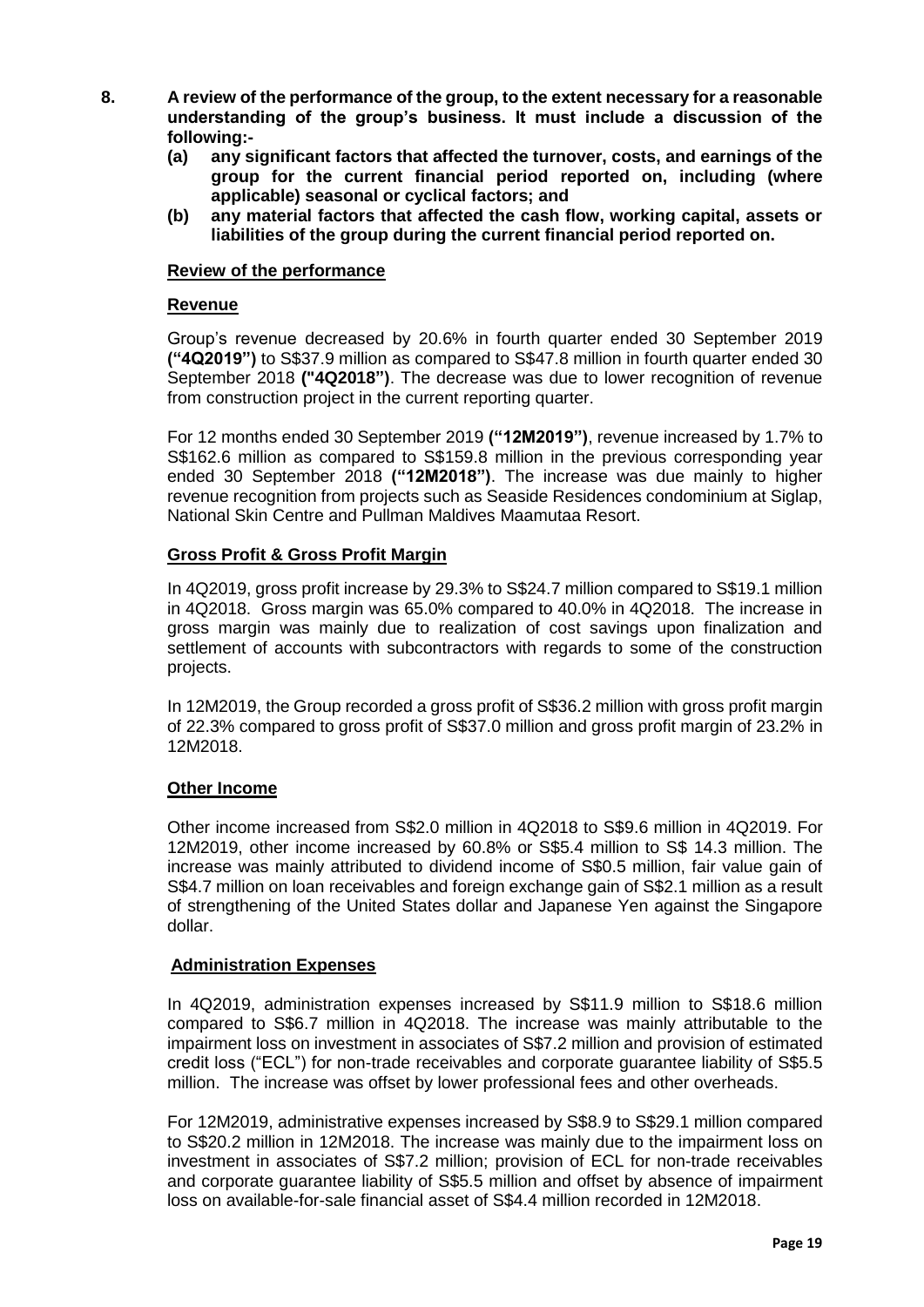- **8. A review of the performance of the group, to the extent necessary for a reasonable understanding of the group's business. It must include a discussion of the following:-**
	- **(a) any significant factors that affected the turnover, costs, and earnings of the group for the current financial period reported on, including (where applicable) seasonal or cyclical factors; and**
	- **(b) any material factors that affected the cash flow, working capital, assets or liabilities of the group during the current financial period reported on. (Cont'd)**

### **Finance Costs**

The Group incurred finance costs of S\$1.6 million in 4Q2019 which was similar to the amount incurred in 4Q2018. For 12M2019, finance costs increased by S\$0.6 million or 10.5% to S\$6.3 million as a result of higher borrowings.

#### **Share of Results of Joint Ventures/Associates**

For 12M2019, the Group recorded a net gain of S\$9.2 million from joint ventures and associates as compared to a net gain of S\$7.5 million in 12M2018. The net gain of S\$9.2 million in 12M2019 was mainly attributable to share of profit from the residential development projects in Singapore such as Seaside Residences condominium and Parc Life Executive Condominium.

### **Profit before Income Tax**

.

The Group's profit before tax increased by S\$2.2 million to S\$12.5 million in 4Q2019 as compared to S\$10.3 million in 4Q2018. For 12M2019, the Group's net profit before tax decreased by 11.9% or S\$3.2 million to S\$24.3 million as compared to S\$27.5 million in 12M2018. The decrease was due mainly to higher administrative expenses in 12M2019, offset by higher other income and share of profit from joint ventures and associates.

### **Review of Financial Position**

#### **Non-Current Assets**

Property, plant and equipment increased from S\$19.5 million as at 30 September 2018 to S\$27.4 million as at 30 September 2019 due to acquisition of properties in Chin Bee Road during the reporting period. Investment properties increased from S\$22.8 million as at 30 September 2018 to S\$23.7 million as at 30 September 2019 due to unrealized foreign currency gain on translation of foreign operation which was partially offset by depreciation expenses.

### **Current Assets**

Trade and other receivables decreased by S\$36.3 million from S\$88.9 million as at 30 September 2018 to S\$52.6 million as at 30 September 2019. The decrease was mainly due to the collection of receivables for construction of Pullman Maldives Maamutaa Resort which was completed in 4Q 2019.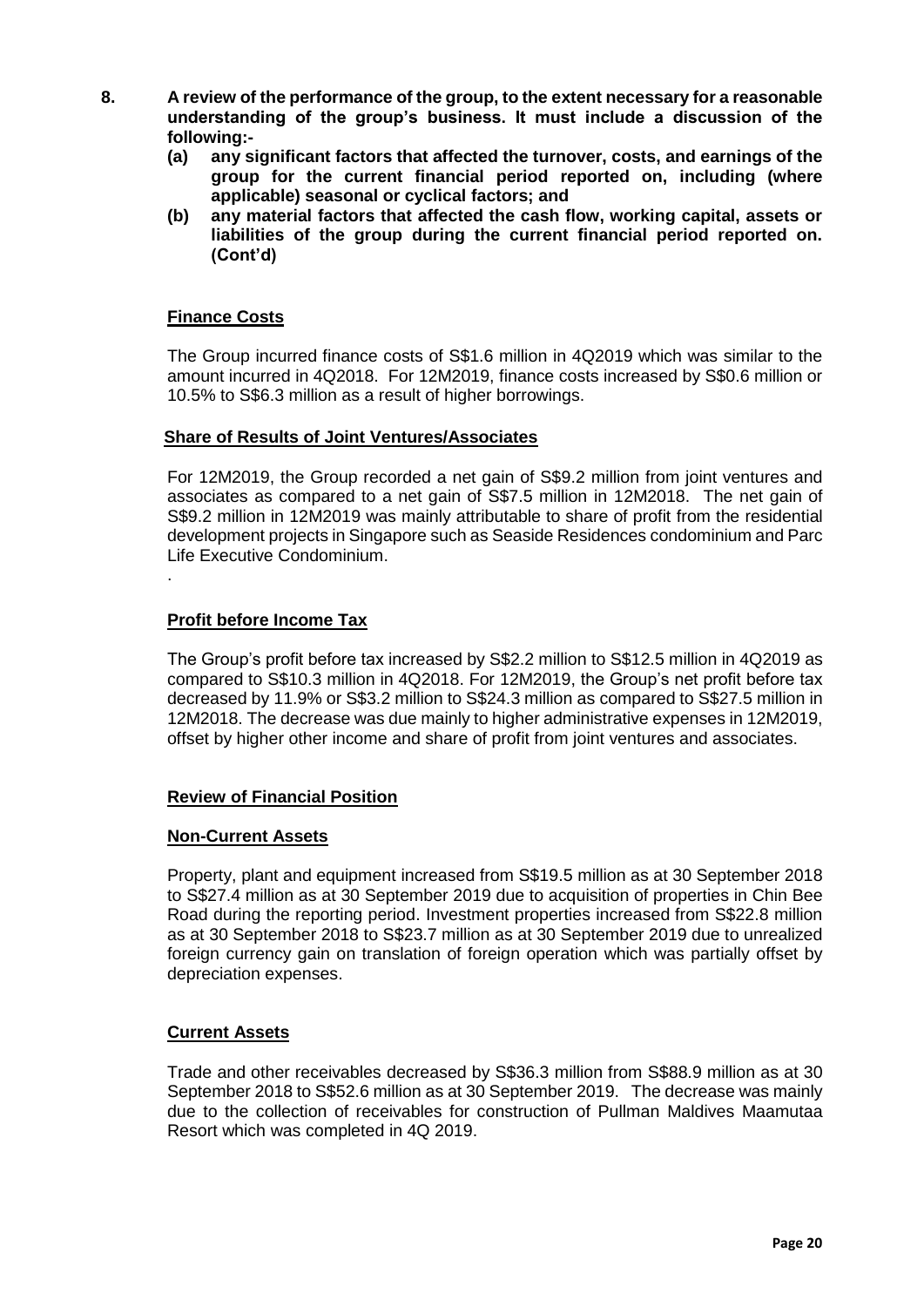- **8. A review of the performance of the group, to the extent necessary for a reasonable understanding of the group's business. It must include a discussion of the following:-**
	- **(a) any significant factors that affected the turnover, costs, and earnings of the group for the current financial period reported on, including (where applicable) seasonal or cyclical factors; and**
	- **(b) any material factors that affected the cash flow, working capital, assets or liabilities of the group during the current financial period reported on. (Cont'd)**

### **Current Liabilities**

As at 30 September 2019, current liabilities decreased by S\$29.1 million to S\$133.5 million compared to S\$162.6 million as of 30 September 2018. The decrease was mainly due to lower bank borrowings of S\$8.3 million and lower trade and other payables of S\$28.0 million.

The working capital of the Group was S\$0.4 million as at 30 September 2019 with cash and bank balances of S\$55.8 million.

#### **Non-Current Liabilities**

Non-current liabilities increased by S\$7.7 million from S\$85.5 million as at 30 September 2018 to S\$93.2 million as at 30 September 2019 due mainly to higher bank borrowings.

#### **Review of Cash Flow Statement**

For 12M2019, the Group generated a positive operating cash flow of S\$27.1 million before movements in the working capital. After taking into account changes in working capital, comprising mainly of a decrease of S\$33.2 million in trade and other receivables and a decrease of S\$22.4 million in trade and other payables, the Group recorded a net cash inflow of S\$40.9 million from operating activities after income tax payment of S\$4.3 million.

Net cash used in investing activities of S\$47.1 million in 12M2019 was mainly attributable to purchase of properties at Chin Bee Road of S\$11.9 million, loans extended to associates and joint ventures of S\$47.6 million and was partially offset by loan repayment of S\$14.4 million from associate.

Net cash used in financing activities of S\$11.9 million in 12M2019 was mainly due to bank loan and interests repayments of S\$24.5 million, dividend payment of S\$5.3 million, and partially offset by proceed from bank borrowings of S\$17.9 million.

#### **9. Where a forecast, or a prospect statement, has been previously disclosed to shareholders, any variance between it and the actual results.**

Not applicable as no forecast or prospect statement has been previously disclosed to shareholders.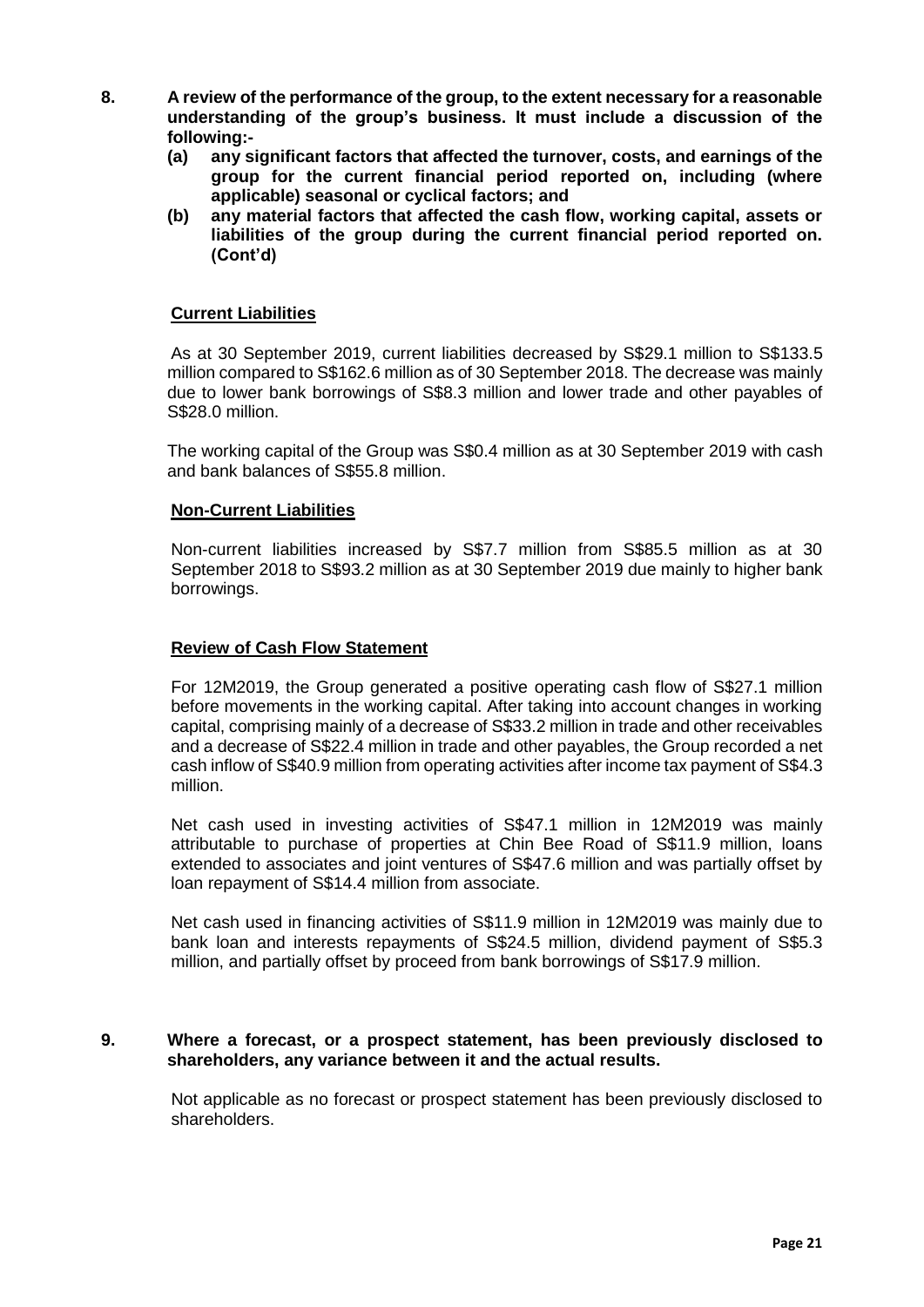**10. A commentary at the date of the announcement of the competitive conditions of the industry in which the group operates and any known factors or events that may affect the group in the next reporting period and the next 12 months.** 

#### **Building Construction**

The Group's current construction projects pipeline consists mainly of Seaside Residences condominium, The Antares condominium, Wilshire Residences condominium and National Skin Centre. As at 30 September 2019, the Group's construction order book stood at approximately S\$256.0 million, providing the Group with a sustainable flow of activities through the end of FY2021.

Singapore's economy is forecasted to grow by 0.5% to 1.0% in 2019. For the third quarter of 2019, the economy grew by 0.5% on a year-on-year basis, slightly higher than the 0.2% growth in the second quarter. More significantly for us, the construction sector did better than most, posting a year-on-year 2.9% growth in the third quarter of 2019, supported by a pick-up in the public and private sector construction activities. Nevertheless, the sector is still not out of the woods as on a quarter-on-quarter seasonally adjusted annualised basis, it registered a 0.1% contraction<sup>1</sup>.

The award of contracts from redevelopment of en bloc acquisitions will probably be rolled out more intensively next year. In the medium term, the sector is likely to feel the headwinds of the slowdown in the global economy although support should come from public sector infrastructural, industrial, commercial, institutional and community projects. As such, our focus will continue to be on pursuing projects in these areas.

#### **Property Development and Investment**

Residential property prices in Singapore rose by 1.3% in the third quarter of 2019 compared with 1.5% in the second quarter. 3,281 completed and uncompleted units were sold in the third quarter of 2019 compared with 2,350 units in the previous quarter. This surpassed the number of units sold in the same period last year, which stood at  $3,012$  units<sup>2</sup>. The statistics are indicative that despite a dampened economic outlook as well as the most recent cooling measures introduced by the government, the property sector has shown some signs of resilience.

Seaside Residences has attained sales of more than 91.7% to-date, with only 70 units left unsold. We launched The Antares, a 265-unit condominium project located next to Mattar MRT Station in September. 24 units have been sold to-date and we are confident of the eventual pick-up in buyer interest as the project begins to take shape.

#### **Hotel Development and Investment**

Tourism and hotel statistics in Singapore and the Maldives, the two key markets in which we have ventured, have been encouraging. The Singapore Tourism Board has forecasted that international arrivals will grow by a further 1% to 4% in 2019<sup>3</sup>. In Maldives, tourist arrivals from January to September has increased by 15.8% and average occupancy was higher at 62.2%<sup>4</sup>.

Our Mercure Maldives Kooddoo Hotel has performed within expectations and is in line with the industry average. Our second hotel property, the luxurious Pullman Maldives Maamutaa Resort, has begun welcoming guests at the end of September 2019.

 $\overline{a}$ 

<sup>1</sup> Ministry of Trade and Industry, MTI Forecasts GDP to Grow by "0.5 to 1.0 Per Cent" in 2019 and "0.5 to 2.5 Per Cent" in 2020 - 21 November 2019.

<sup>2</sup> Urban Redevelopment Authority, "Release of 3rd quarter 2019 real estate statistics." 25 October 2019.

<sup>3</sup> Singapore Tourism Board, "Third consecutive year of growth for Singapore tourism sector in 2018". 13 February 2019.

<sup>4</sup> Ministry of Tourism, Republic of Maldives.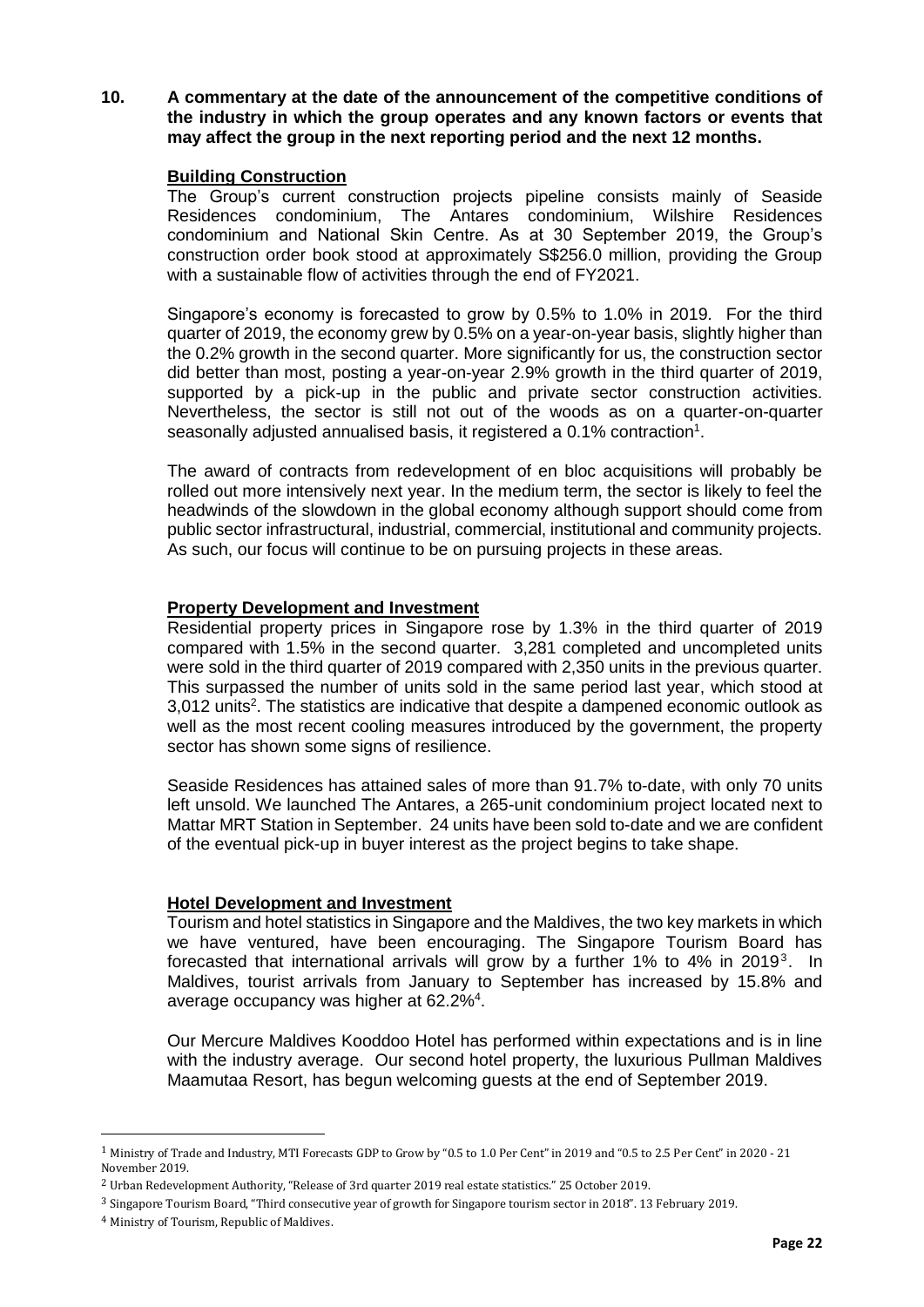### **10. A commentary at the date of the announcement of the competitive conditions of the industry in which the group operates and any known factors or events that may affect the group in the next reporting period and the next 12 months. (Cont'd)**

The Group is optimistic that given the current travel and tourism trends, the contribution from hotel development and investment will gradually grow to be a more significant portion of our revenues, particularly as we intensify our efforts on sourcing for suitable overseas hotel investments.

# **11. Dividend**

# **(a) Current Financial Period Reported On**

| Name of Dividend                               | <b>Interim</b> | <b>Final</b> |
|------------------------------------------------|----------------|--------------|
| Type of Dividend                               | Cash           | Cash         |
| Dividend Amount per share<br>(Singapore cents) | 0.25           | 1.50         |
| Tax rate                                       | Tax exempt     | Tax exempt   |
|                                                | (one-tier)     | (one-tier)   |

# **(b) Corresponding Period of the Immediately Preceding Financial Year**

| Name of Dividend                               | Interim                  | <b>Final</b>             |
|------------------------------------------------|--------------------------|--------------------------|
| Type of Dividend                               | Cash                     | Cash                     |
| Dividend Amount per share<br>(Singapore cents) | 0.50                     | 2.00                     |
| Tax rate                                       | Tax exempt<br>(one-tier) | Tax exempt<br>(one-tier) |

### **11. Dividend**

### **(c) Date payable**

To be announced at a later date.

### **(d) Books closure date.**

Notice will be given at a later date on the closure of the Share Transfer Books and Register of Members of the Company to determine members' entitlement to the dividend.

### **12. If no dividend has been declared/recommended, a statement to that effect.**

Not applicable.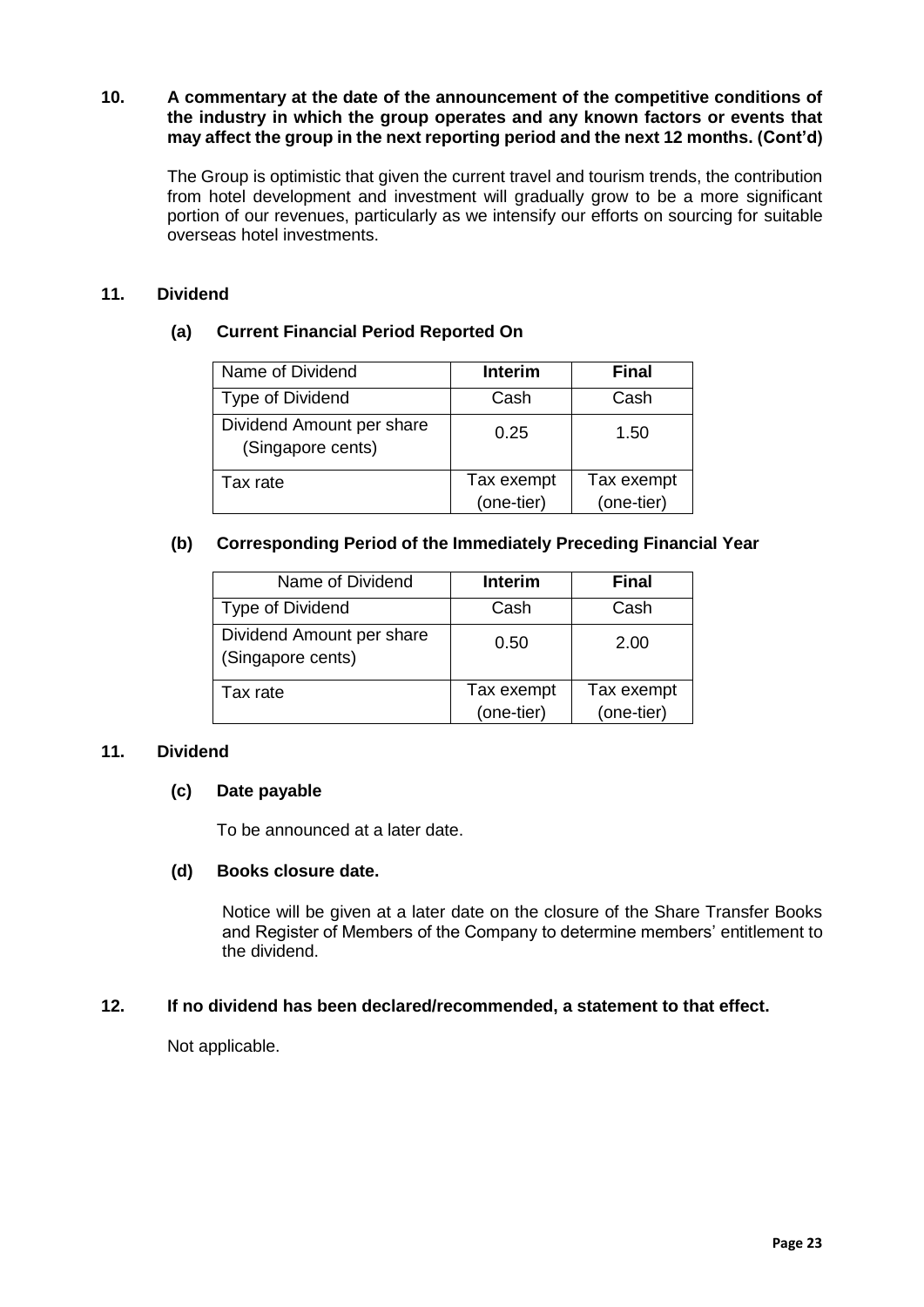**13. If the Group has obtained a general mandate from shareholders for Interested Person Transactions ("IPT"), the aggregate value of such transactions as required under Rule 920(1)(a)(ii). If no IPT mandate has been obtained, a statement to that effect.**

The Group does not have a general mandate for IPT. There was no IPT in 12M2019.

### **PART II – ADDITIONAL INFORMATION REQUIRED FOR FULL YEAR ANNOUNCEMENT**

**14. Segmented revenue and results for operating segments (of the group) in the form presented in the issuer's most recently audited annual financial statements, with comparative information for the immediately preceding year.**

|                                       | <b>Buildings</b><br>and<br><b>Construction</b> | <b>Property</b><br>Development | Investment<br><b>Property</b> | Investment<br>holding | <b>Total</b> |
|---------------------------------------|------------------------------------------------|--------------------------------|-------------------------------|-----------------------|--------------|
|                                       | \$'000                                         | \$'000                         | \$'000                        | \$'000                | \$'000       |
| 2019                                  |                                                |                                |                               |                       |              |
| Revenue                               | 160,857                                        |                                | 1,703                         |                       | 162,560      |
| <b>Profit from operations</b>         |                                                |                                |                               |                       |              |
| Share of results from joint ventures, |                                                |                                |                               |                       |              |
| net of tax                            |                                                | 15,984                         |                               |                       | 15,984       |
| Share of results from associates,     |                                                |                                |                               |                       |              |
| net of tax                            |                                                | (6,798)                        |                               |                       | (6,798)      |
| Interest Income                       | 5,120                                          |                                |                               | 384                   | 5,504        |
| Interest expense                      | (1,026)                                        |                                | (135)                         | (5, 126)              | (6, 287)     |
| Depreciation and amortisation         | (4, 108)                                       |                                | (619)                         | (50)                  | (4,777)      |
| Income tax (expenses)/credit          | (7, 332)                                       |                                |                               | (54)                  | (7, 386)     |
| Reportable segment profit before      |                                                |                                |                               |                       |              |
| income tax                            | 27,218                                         | 7,415                          | 1,102                         | (11, 473)             | 24,262       |
| Net profit/(loss) for the financial   |                                                |                                |                               |                       |              |
| year after tax                        | 19,886                                         | 7,415                          | 1,102                         | (11, 527)             | 16,876       |
| Other information:                    |                                                |                                |                               |                       |              |
| Capital expenditure                   | 12,090                                         |                                | 37                            |                       | 12,127       |
| Investment in joint ventures          |                                                | 23,982                         |                               |                       | 23,982       |
| Investment in associates              |                                                | 58,057                         |                               |                       | 58,057       |
| Segment assets                        | 408,029                                        |                                | 27,292                        | 16,729                | 452,050      |
| Segment liabilities                   | 126,524                                        |                                | 11,162                        | 89,020                | 226,706      |
|                                       |                                                |                                |                               |                       |              |

#### **(a) By Activities**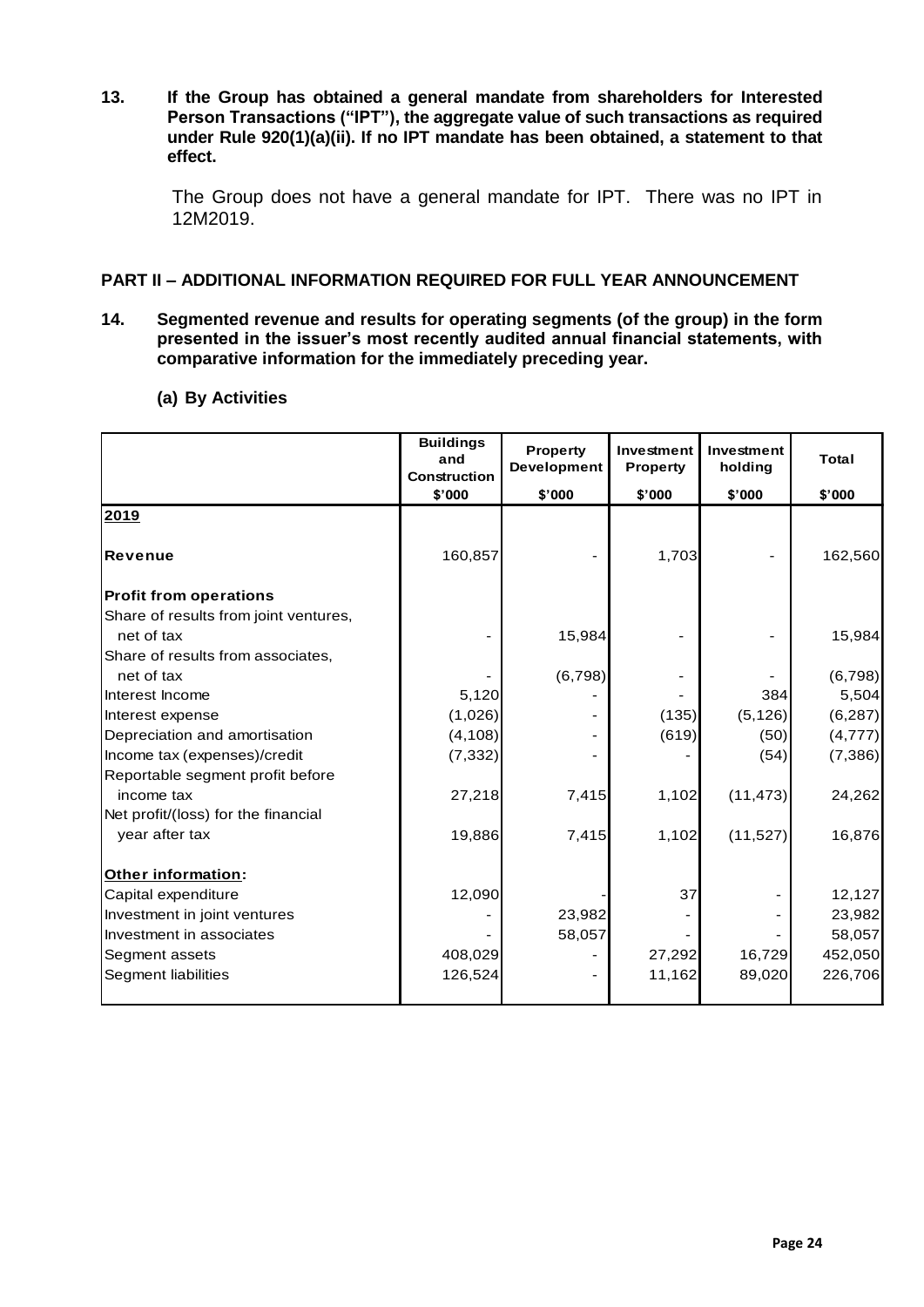# **PART II – ADDITIONAL INFORMATION REQUIRED FOR FULL YEAR ANNOUNCEMENT**

**14. Segmented revenue and results for operating segments (of the group) in the form presented in the issuer's most recently audited annual financial statements, with comparative information for the immediately preceding year. (Cont'd)**

|                                       | <b>Buildings</b><br>and<br>Construction | <b>Property</b><br>Development | Investment<br><b>Property</b> | Investment<br>holding | <b>Total</b> |
|---------------------------------------|-----------------------------------------|--------------------------------|-------------------------------|-----------------------|--------------|
|                                       | \$'000                                  | \$'000                         | \$'000                        | \$'000                | \$'000       |
| 2018 (Restated)                       |                                         |                                |                               |                       |              |
| Revenue                               | 158,175                                 |                                | 1,638                         |                       | 159,813      |
| <b>Profit from operations</b>         |                                         |                                |                               |                       |              |
| Share of results from joint ventures, |                                         |                                |                               |                       |              |
| net of tax                            |                                         | 4,433                          |                               |                       | 4,433        |
| Share of results from associates,     |                                         |                                |                               |                       |              |
| net of tax                            |                                         | 3,031                          |                               |                       | 3,031        |
| Interest Income                       | 3,949                                   |                                |                               | 363                   | 4,312        |
| Interest expense                      | (413)                                   |                                | (140)                         | (5, 136)              | (5,689)      |
| Depreciation and amortisation         | (4, 313)                                |                                | (603)                         | (24)                  | (4,940)      |
| Income tax (expenses)/credit          | (4, 533)                                |                                |                               | (86)                  | (4,619)      |
| Reportable segment profit before      |                                         |                                |                               |                       |              |
| income tax                            | 27,415                                  | 6,817                          | (120)                         | (6,586)               | 27,526       |
| Net profit/(loss) for the financial   |                                         |                                |                               |                       |              |
| year after tax                        | 22,882                                  | 6,817                          | (120)                         | (6,672)               | 22,907       |
| Other information:                    |                                         |                                |                               |                       |              |
| Capital expenditure                   | 840                                     |                                | 179                           | 248                   | 1,267        |
| Investment in joint ventures          |                                         | 10,794                         |                               |                       | 10,794       |
| Investment in associates              |                                         | 48,534                         |                               |                       | 48,534       |
| Segment assets                        | 418,878                                 |                                | 20,037                        | 36,221                | 475,136      |
| Segment liabilities                   | 151,658                                 |                                | 11,379                        | 85,064                | 248,101      |

### **(b) Geographical segment information:**

|                                 | 2019<br>\$'000 | 2018<br>\$'000 |
|---------------------------------|----------------|----------------|
| Revenue                         |                |                |
| Singapore                       | 116,381        | 105,522        |
| Maldives                        | 44,476         | 52,653         |
| Japan                           | 1,703          | 1,638          |
| <b>Total Revenue</b>            | 162,560        | 159,813        |
|                                 |                |                |
| <b>Non-current Assets</b>       |                |                |
| Singapore                       | 109,017        | 77,914         |
| Maldives                        | 615            | 1,173          |
| Japan                           | 23,709         | 22,827         |
| <b>Total Non-current Assets</b> | 133,341        | 101,914        |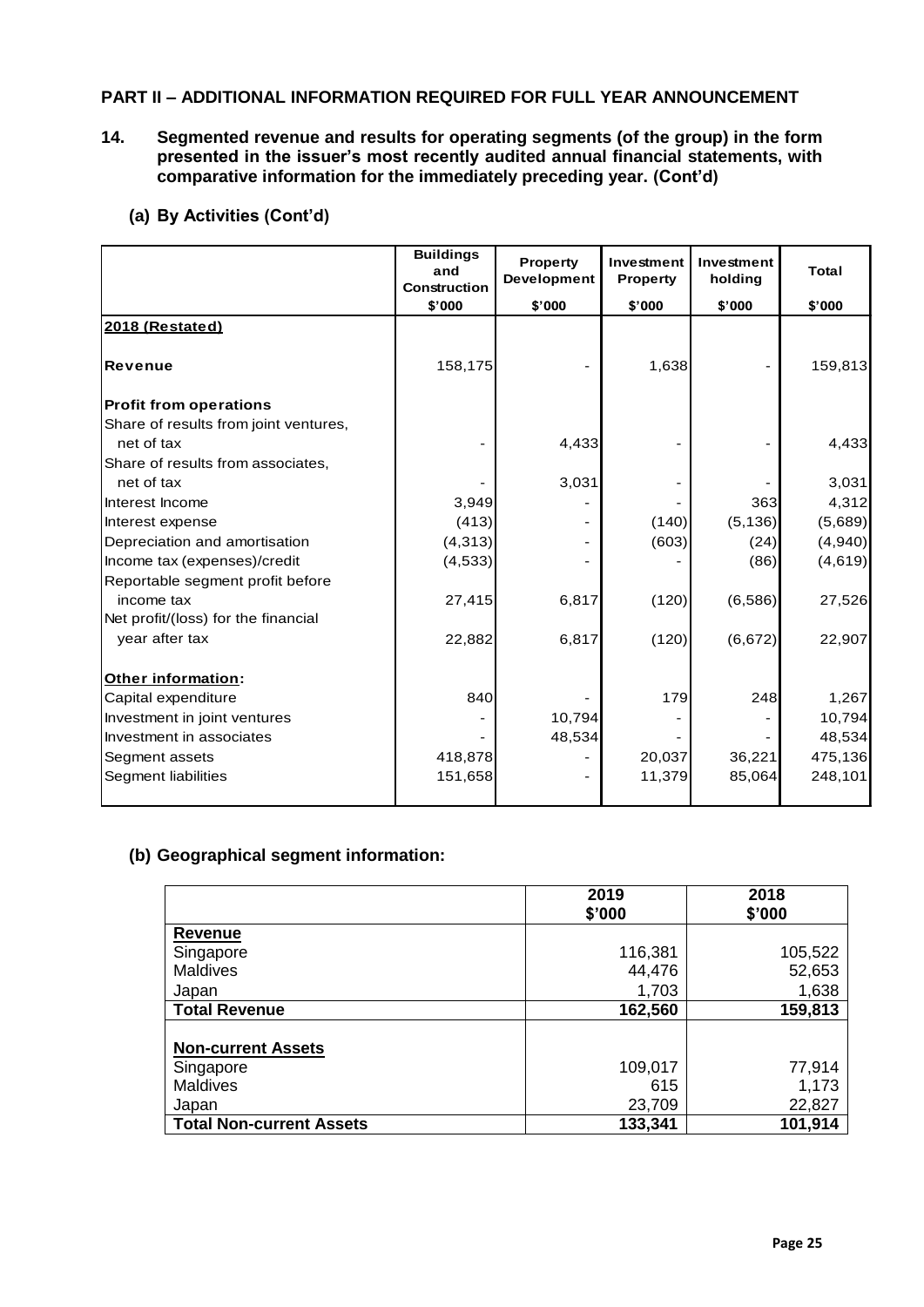#### **15. In the review of performance, the factors leading to any material changes in contributions to turnover and earnings by operating segments.**

For Building and Construction Segment, net profit after tax decreased from S\$22.9 million in 12M2018 to S\$19.8 million in 12M2019 as a result of higher income tax expense in 12M2019. Investment Property Segment registered a net profit after tax of S\$1.1 million in 12M2019 compared to net loss of S\$0.1 million in 12M2018 due mainly to unrealized foreign currency gain on translation of foreign operation. Net loss after tax for Investment Holdings Segment increased from S\$6.7 million to S\$11.5 million in 12M2019 due mainly to impairment loss on investment in associates.

#### **16. A breakdown of sales**

|                                                                                                  | Group                           |                                 |                               |
|--------------------------------------------------------------------------------------------------|---------------------------------|---------------------------------|-------------------------------|
|                                                                                                  | <b>FY2019</b><br><b>S\$'000</b> | <b>FY2018</b><br><b>S\$'000</b> | Increase /<br>(Decrease)<br>℅ |
| Sales reported for first half year                                                               | 76,739                          | 71,585                          | 7.2                           |
| Profit after tax before deducting non-<br>controlling interests reported for first<br>half year  | 6,227                           | 6,889                           | (9.6)                         |
| Sales reported for second half year                                                              | 85,821                          | 88,228                          | (2.7)                         |
| Profit after tax before deducting non-<br>controlling interests reported for<br>second half year | 10,649                          | 16,018                          | (33.5)                        |

#### **17. A breakdown of the total annual dividend (in dollar value) for the issuer's latest full year and its previous full year.**

|                        | <b>FY2019</b><br>\$'000 | <b>FY2018</b><br>\$'000 |  |
|------------------------|-------------------------|-------------------------|--|
| <b>Ordinary Shares</b> |                         |                         |  |
| - Interim              | 586                     | 1,162                   |  |
| - Final                | $3,525*$                | 4,690                   |  |
| Total                  | 4.111                   | 5,852                   |  |

\* The final dividend for FY2019 is subject to shareholders' approval at the forthcoming annual general meeting of the Company.

#### **18. Confirmation pursuant to Rule 704(13) of the Listing Manual of the SGX-ST.**

Pursuant to Rule 704(13) of the Listing Manual of the SGX-ST, the Company confirms that, for the financial year ended 30 September 2019, there is no persons occupying managerial positions in the Company or any of its principal subsidiaries who is a relative of a director, chief executive officer or substantial shareholder of the Company.